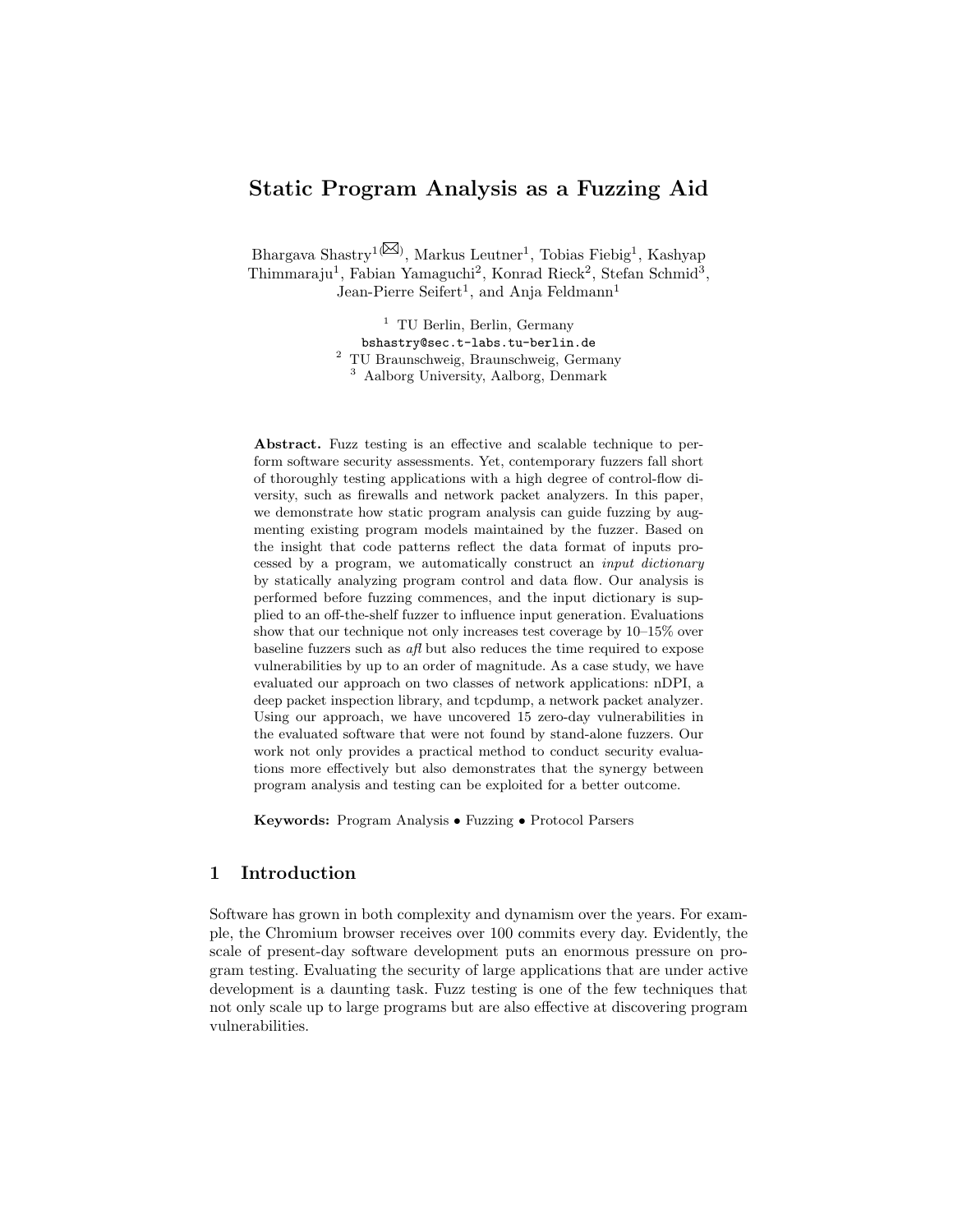Unfortunately, contemporary fuzzers are less effective at testing complex network applications that handle diverse yet highly structured input. Examples of such applications are protocol analyzers, deep packet inspection modules, and firewalls. These applications process input in multiple stages: The input is first tokenized, then parsed syntactically, and finally analyzed semantically. The application logic (e.g., intrusion detection, network monitoring etc.) usually resides in the final stage. There are two problems that these applications pose. First, the highly structured nature of program input begets a vast number of control flow paths in the portion of application code where packet parsing takes place. Coping with diverse program paths in the early stages of the packet processing pipeline, and exploring the depths of program code where the core application logic resides is taxing even for state-of-the-art fuzzers. Second, the diversity of program input not only amplifies the number of control flows but also demands tests in breadth. For example, the deep packet inspection library, nDPI, analyzes close to 200 different network protocols [\[27\]](#page-21-0). In the face of such diversity, generating inputs that efficiently test application logic is a hard problem.

Although prior work on grammar-based fuzzing [\[13,](#page-20-0) [16,](#page-20-1) [29\]](#page-21-1) partly address the problem of fuzz testing parser applications, they cannot be applied to testing complex third-party network software for two reasons. First, existing grammarbased fuzzers rely on a user-supplied data model or language grammar specification that describes the input data format. A fundamental problem with a specification-based approach to fuzzing is that the formal grammar of program input might not be available to begin with. Indeed, few network protocols have a readily usable formal specification. Therefore, grammar-based fuzzing at present, is contingent upon a data model that is—most often—manually created by an expert. Although proposals such as Prospex [\[7\]](#page-20-2) that automatically create grammar specifications from network traces are promising, they are designed with a single protocol in mind. Automatic specification generation for diverse grammars has not been attempted. A second problem with certain grammar-based approaches that use whitebox testing is that they require significant software alterations, and rely on implementation knowledge. For example, to conduct grammar-based whitebox testing, parsing functions must be manually identified in source code, and detokenization functions must be written. Although manual fallbacks may be inevitable in the face of implementation diversity, prior approaches demand significant software revisions, making them ill-suited for security evaluation of third-party software.

In this paper, we demonstrate how the stated challenges can be addressed by augmenting fuzzing with static program analysis. Being program centric, static analysis can examine control flow throughout an application's codebase, permitting it to analyze parsing code in its entirety. This design choice makes our approach well-suited for testing complex network applications. Our approach has two key steps. First, we automatically generate a dictionary of protocol message constructs and their conjunctions by analyzing application source code. Our key insight is that code patterns signal the use of program input, and therefore sufficient cues about program input may be gathered by analyzing the source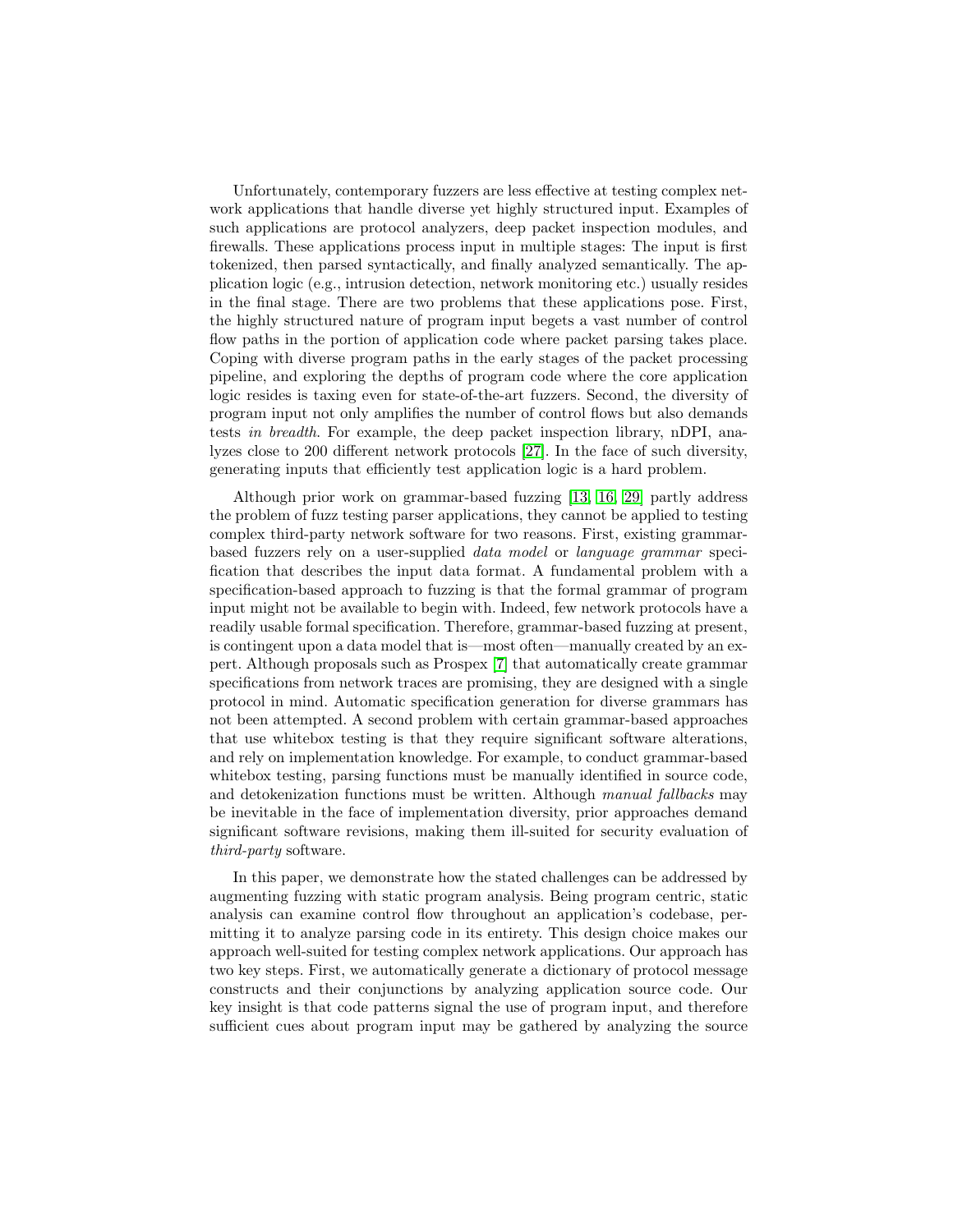code. To this end, we develop a static analyzer that performs data and controlflow analysis to obtain a dictionary of input constructs. Second, the dictionary obtained from the first step is supplied to an off-the-shelf fuzzer. The fuzzer uses the message fragments (constructs and conjunctions) present in the supplied dictionary toward input generation. Although anecdotal evidence suggests that a carefully constructed dictionary can dramatically improve a fuzzer's effectiveness [\[35\]](#page-21-2), program dictionaries at present are created by a domain-specific expert. To make our analysis and test framework easily deployable on real-world code, we have developed a plugin to the Clang/LLVM compiler that can (i) Be automatically invoked at code compilation time, and (ii) Produce input dictionaries that are readily usable with off-the-shelf fuzzers such as afl. Indeed, our work makes security evaluations accessible to non-domain-experts e.g., audit of third-party code in the government sector.

We have prototyped our approach in a tool that we call Orthrus, and evaluated it in both controlled and uncontrolled environments. We find that our analysis helps reduce the time to vulnerability exposure by an order of magnitude for the libxml2 benchmark of the fuzzer test suite [\[15\]](#page-20-3). Furthermore, we use Orthrus to conduct security evaluations of nDPI (deep packet inspection library), and tcpdump (network packet analyzer). Input dictionaries generated via static code analysis increase test coverage in nDPI, and tcpdump by 15%, and 10% respectively. More significantly, input dictionaries have helped uncover 15 zero-day vulnerabilities in the packet processing code of 14 different protocols in the evaluated applications that were not found by stand-alone fuzzers such as afl, and the Peach fuzzer. These results lend credence to the efficacy of our approach in carrying out security evaluations of complex third-party network software. Our prototype, Orthrus, is available at https://www.github.[com/test-pipeline/Orthrus](https://www.github.com/test-pipeline/Orthrus).

### Contributions:

- To address the challenges of fuzzing complex network software, we propose a static analysis framework to infer the data format of program inputs from source code.
- We propose a novel approach—the use of static program analysis—to augment fuzzing. To this end, we couple our analysis framework with an off-theshelf fuzzer.
- Finally, we prototype our approach and extensively evaluate its impact. Our prototype achieves an improvement of up to 15% in test coverage over stateof-the-art fuzzers such as afl, expedites vulnerability discovery by an order of magnitude, and exposes 15 zero-day vulnerabilities in popular networking software<sup>[4](#page-2-0)</sup>. These results validate our proposition that static analysis can serve as a useful fuzzing aid.

<span id="page-2-0"></span><sup>4</sup> Ethical Considerations: Vulnerabilities found during our case studies have been responsibly disclosed to the concerned vendors who have subsequently patched them.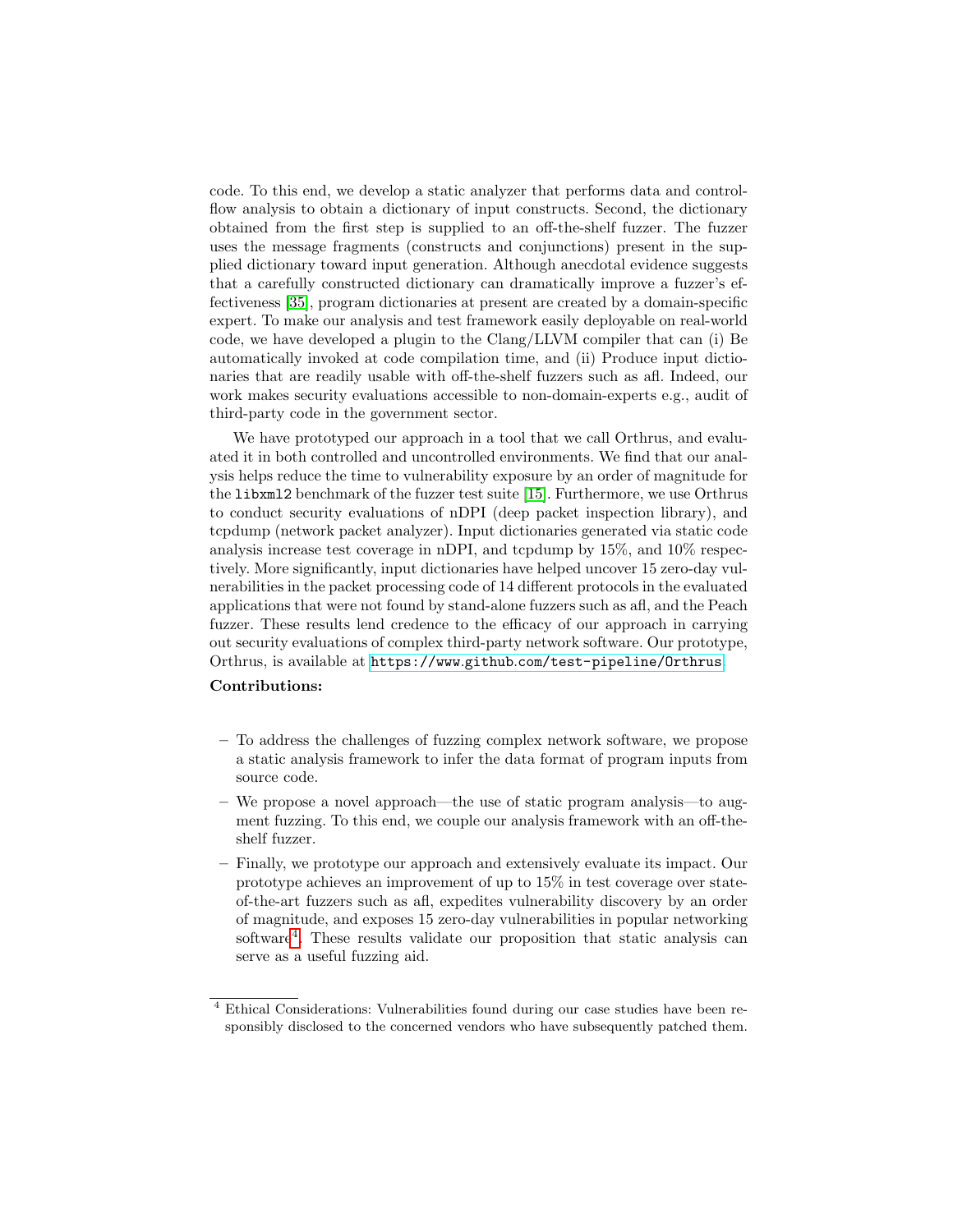# 2 Background

In this section, we provide a brief overview of static analysis, and fuzz testing that is relevant to our work.

Static Analysis Our application of static analysis is closer to the notion of static analysis as a program-centric checker [\[10\]](#page-20-4): Tools that encapsulate a notion of program behavior and check that the implementation conforms to this notion. Historically, static analysis tools aimed at finding programming errors encode a description of correct (error-free) program behavior and check if the analyzed software meets this description. In contrast, our analyses encode input-processing properties of a program in order to extract features of the input message format.

Static analysis helps in analyzing the breadth of a program without concrete test inputs. However, because static analysis usually encapsulates an approximate view of the program, its analysis output (bugs) has to be manually validated. The analysis logic of a static analyzer may be catered to different use cases, such as finding insecure API usages, erroneous code patterns etc. This analysis logic is usually encoded as a set of rules (checking rules), while the analysis itself is carried out by a static analyzer's core engine.

Static program analysis includes, among other types of analyses, program data-flow and control-flow analyses [\[1\]](#page-20-5). Data-flow analysis inspects the flow of data between program variables; likewise control-flow analysis inspects the flow of control in the program. While data-flow analysis may be used to understand how program input interacts with program variables, control-flow analysis may be used to understand how control is transferred from one program routine to another. In practice, both data and control flow analyses are essential components of a static analyzer.

Program data and control-flow may be analyzed at different program abstractions. In our work, we focus on syntactic as well as semantic analysis, using the program abstract syntax tree (AST), and control flow graph (CFG) respectively. At the syntactic level, our analysis is performed on the program's AST, and at the semantic level, on the program's CFG. A program's AST representation comprises syntactic elements of a program, such as the If, For, While statements, program variables and their data types etc. Each syntactic element is represented as an AST node. All AST nodes, with the exception of the root and the leaf nodes, are connected by edges that denote a parent-child relationship. The CFG of a program unit represents its semantic elements, such as the control flow between blocks of program statements. The CFG nodes are basic blocks: Group of program statements without a branching instruction. The CFG edges connect basic blocks that comprise a possible program path. The infrastructure to obtain program AST, CFG, and perform analysis on them is available in modern compiler toolchains.

Fuzz Testing Fuzzing is one of the most common dynamic analysis techniques used in security assessments. It was introduced by Miller et al. to evaluate the robustness of UNIX utilities [\[22\]](#page-21-3). Ever since, fuzzing has seen widespread adoption owing to its effectiveness in eliciting faulty program behavior. The first fuzzer functioned without any program knowledge: It simply fed random inputs to the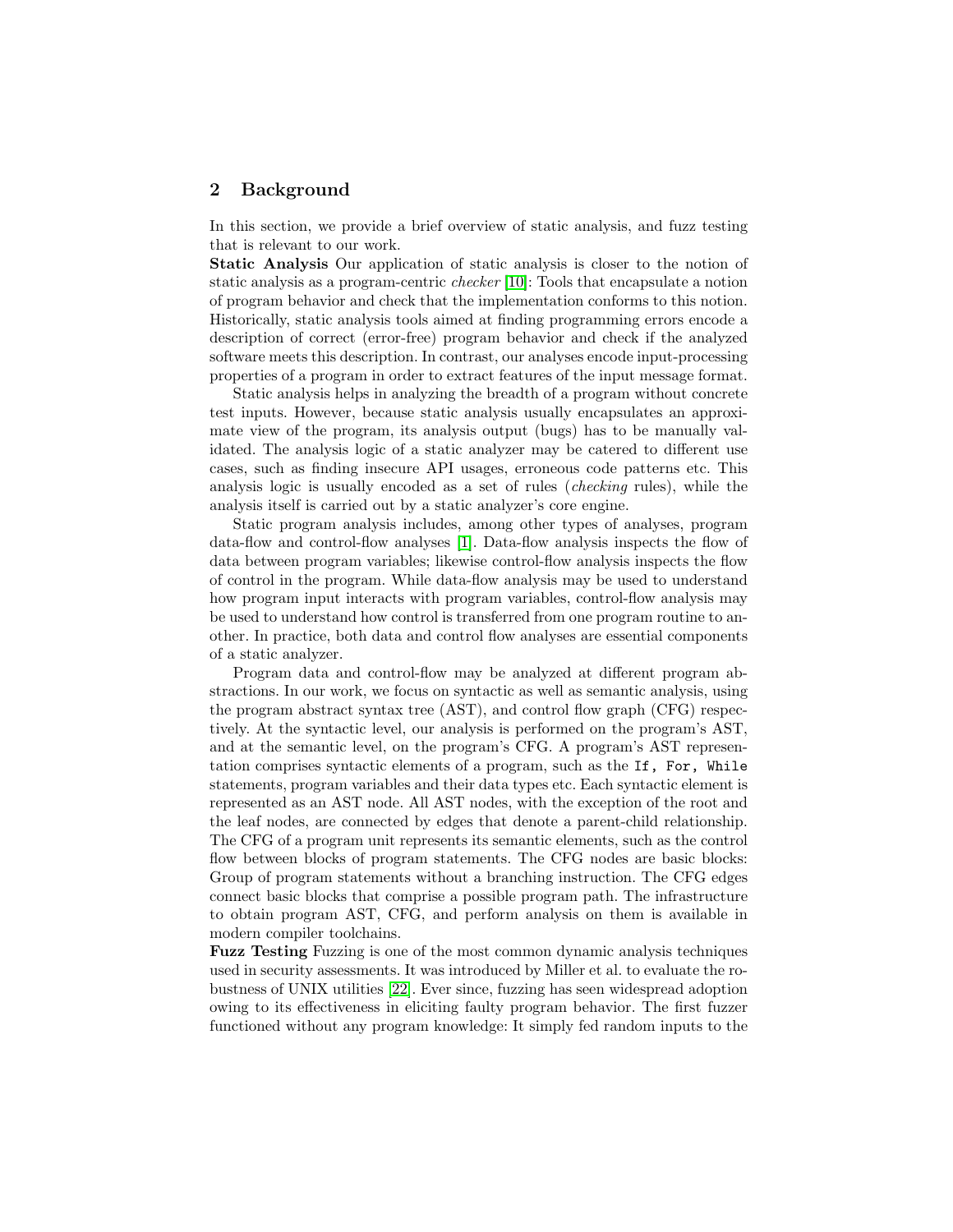program. In other words, it was a blackbox (program agnostic) fuzzer. Blackbox fuzzers paved the way for modern fuzzers that are program aware.

State-of-the-art fuzzers build a model of the analyzed program as it is tested. This model is used to guide testing more optimally, i.e., expend resources for teasing out unexplored program paths. Techniques used to build a model of the program under test may vary from coverage tracing (afl) [\[34\]](#page-21-4), to constraint solving (SAGE) [\[14\]](#page-20-6). Fuzzers may also expect the user to define a grammar underlying the message format being tested. Examples of such fuzzers are the Peach Fuzzer [\[29\]](#page-21-1) and Sulley [\[28\]](#page-21-5), both of which generate inputs based on a user specified grammar. Fuzzers such as afl support the use of message constructs for fuzzer guidance. However, unlike Peach, afl does not require a formal grammar specification; it simply uses pre-defined constructs in the input *dictionary* toward input mutation.

# 3 Program Analysis Guided Fuzzing

In this section, we first briefly outline our specific problem scope with regard to protocol specification inference, then provide an overview of our approach, and finally describe our methodology.

Problem Scope An application protocol specification usually comprises a state machine that defines valid sequences of protocol messages, and a message format that defines the protocol message. In our work, we focus on inferring the protocol message format only, leaving the inference of the state machine for future work. Since file formats are stateless specifications, our work is applicable for conducting security evaluations of file format parsers as well.

Approach Overview We demonstrate how fuzz testing of network applications can be significantly improved by leveraging static analysis for test guidance. It has already been suggested in non-academic circles that a carefully constructed dictionary of parser input can dramatically improve a fuzzer's effectiveness [\[35\]](#page-21-2). However, creating input dictionaries still requires domain expertise. We automatically generate input dictionaries by performing static program analysis, supplying it to an off-the-shelf fuzzer toward input generation. Indeed, our prototype builds on legacy fuzzers to demonstrate the effectiveness of our approach.

Figure [1](#page-5-0) illustrates our analysis and test workflow. First, we statically analyze application source code and obtain a dictionary of protocol message constructs and conjunctions. Each item in the dictionary is an independent message fragment: It is either a simple message construct, or a conjunction of multiple constructs. For example, a constant string SIP/2.0 in the source code is inferred as a message construct, while usages of another construct, say the constant string INVITE, that are contingent on SIP/2.0 are inferred to be a conjunction of the form INVITE SIP/2.0. Second, we supply the input dictionary obtained in the first step to a fuzzer toward input generation. The fuzzer uses the supplied dictionary together with an initial set of program inputs (seeds) toward fuzzing an application test case. In contrast to prior work, our analysis is automatic, and requires neither a hand-written grammar specification, nor manual software al-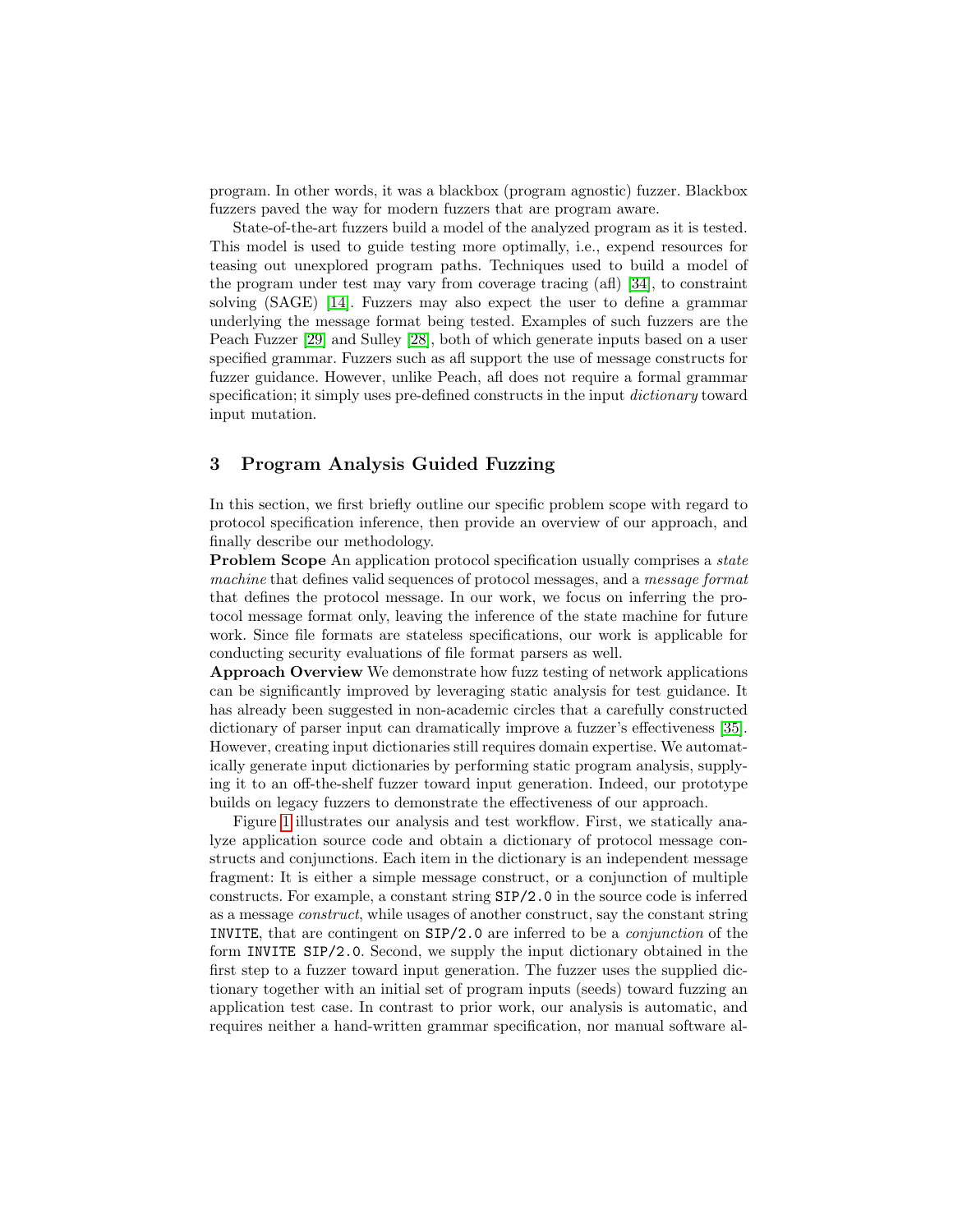<span id="page-5-0"></span>

Fig. 1: Work-flow for program analysis guided fuzzing.

terations. Furthermore, the input dictionary obtained through our analysis may be supplied as is to existing fuzzers such as afl, aflfast, and libFuzzer, making our approach legacy compliant.

#### 3.1 Input Dictionary Generation

The use of static program analysis for inferring program properties is a longstanding field of research. However, the main challenge underlying our approach is that our analysis must infer properties of the program input from application source code. Although Rice's theorem [\[17\]](#page-20-7) states that all semantic program properties are undecidable in general, we aim to make an informed judgement. Program Slicing The first problem we encounter is an instance of the classical forward slicing problem [\[12\]](#page-20-8): determining the subset of program statements, or variables that process, or contain program input. Although existing forward slicing techniques obtain precise inter-procedural slices of small programs, they do not scale up to complex network parsers that exhibit a high degree of control as well as data-flow diversity.

As a remedy, we obtain a backward program slice with respect to a predetermined set of program statements that are deemed to process program input. These program statements are called taint sinks, since program input (taint) flows into them. Since our analysis is localized to a set of taint sinks, it is tractable and scales up to large programs. Naturally, the selection criteria for taint sinks influence analysis precision, and ultimately decide the quality of inferred input fragments. Therefore, we employ useful heuristics and follow reasonable design guidelines so that taint sink selection is not only well-informed by default, but can also benefit from domain expertise when required. We explain our heuristics and design guidelines for taint sink selection in the next paragraph.

Taint Sinks We select a program statement as a taint sink if it satisfies one or more of the following conditions:

1. It is a potentially data-dependent control flow instruction, such as switch, if statements.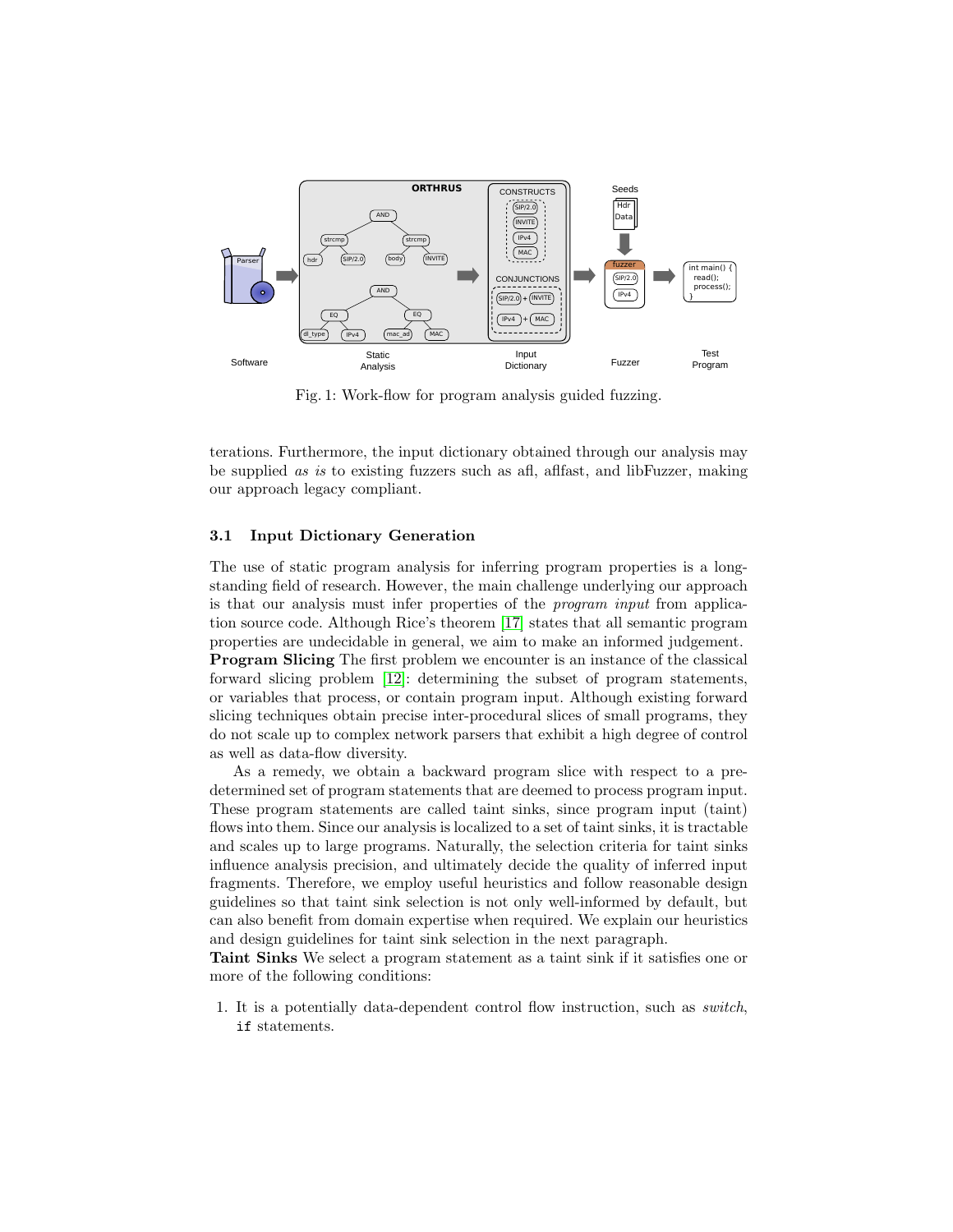- 2. It is a well-known data sink API (e.g., strcmp), or an API that accepts const qualified arguments as input.
- 3. It contains a constant assignment that contains a literal character, string, or integer on the right hand side, such as const char  $*$ sip =  $``SIP/2.0"$

Although these heuristics are simple, they are effective, and have two useful properties that are crucial to generating an effective fuzzer dictionary. First, they capture a handful of potential input fragments of high relevance by focusing on program data and control flow. In contrast, a na¨ıve textual search for string literals in the program will inevitably mix-up interesting and uninteresting use of data, e.g., strings used in print statements will also be returned. Second, although our heuristics are straightforward, they capture a wide array of code patterns that are commonly found in parsing applications. Thus, they constitute a good default specification that is applicable to a large class of parsing applications. The defaults that are built-in to our analysis framework make our solution accessible for conducting security assessments of third-party network software.

Naturally, our heuristics may miss application-specific taint sinks. A prominent example is the use of application specific APIs for input processing. As a remedy, we permit the security analyst to specify additional taint sinks as an analysis parameter. In summary, we facilitate entirely automatic analysis of third-party software using a default taint specification, while opportunistically benefiting from application-specific knowledge where possible. This makes our analysis framework flexible in practice.

Analysis Queries In order to infer protocol message constructs, we need to analyze data and control-flow around taint sinks. To facilitate fast and scalable analysis, we design a query system that is capable of both syntactic and semantic analysis. Fortunately, the infrastructure to obtain program AST, CFG, and perform analysis on them is already available in modern compiler toolchains. Thus, we focus on developing the analysis logic for performing backward program slicing toward obtaining protocol message constructs.

Algorithm [1](#page-7-0) illustrates our analysis procedure for generating an input dictionary from source code. We begin by initializing our internal data-structures to an empty set (lines  $2-4$ ). Next, we iterate over all compilable source files in the code repository, and obtain their program AST and CFG representations (lines 8 − 9) using existing compiler routines. Based on our default set of taint sinks, we formulate syntactic and semantic queries (described next) that are designed to elicit input message constructs or their conjunctions in source code (line 6). Using these queries, we obtain a set of input message constructs using syntactic analysis (line 11), and a set of input message conjunctions using semantic analysis (line 13) in each source file. The constructs and conjunctions so obtained are added to the dictionary data structure (line  $14 - 15$ ) and the analysis continues on the next source file.

Syntactic Queries At the syntactic level, our analysis logic accepts functional queries and returns input message constructs (if any) that match the issued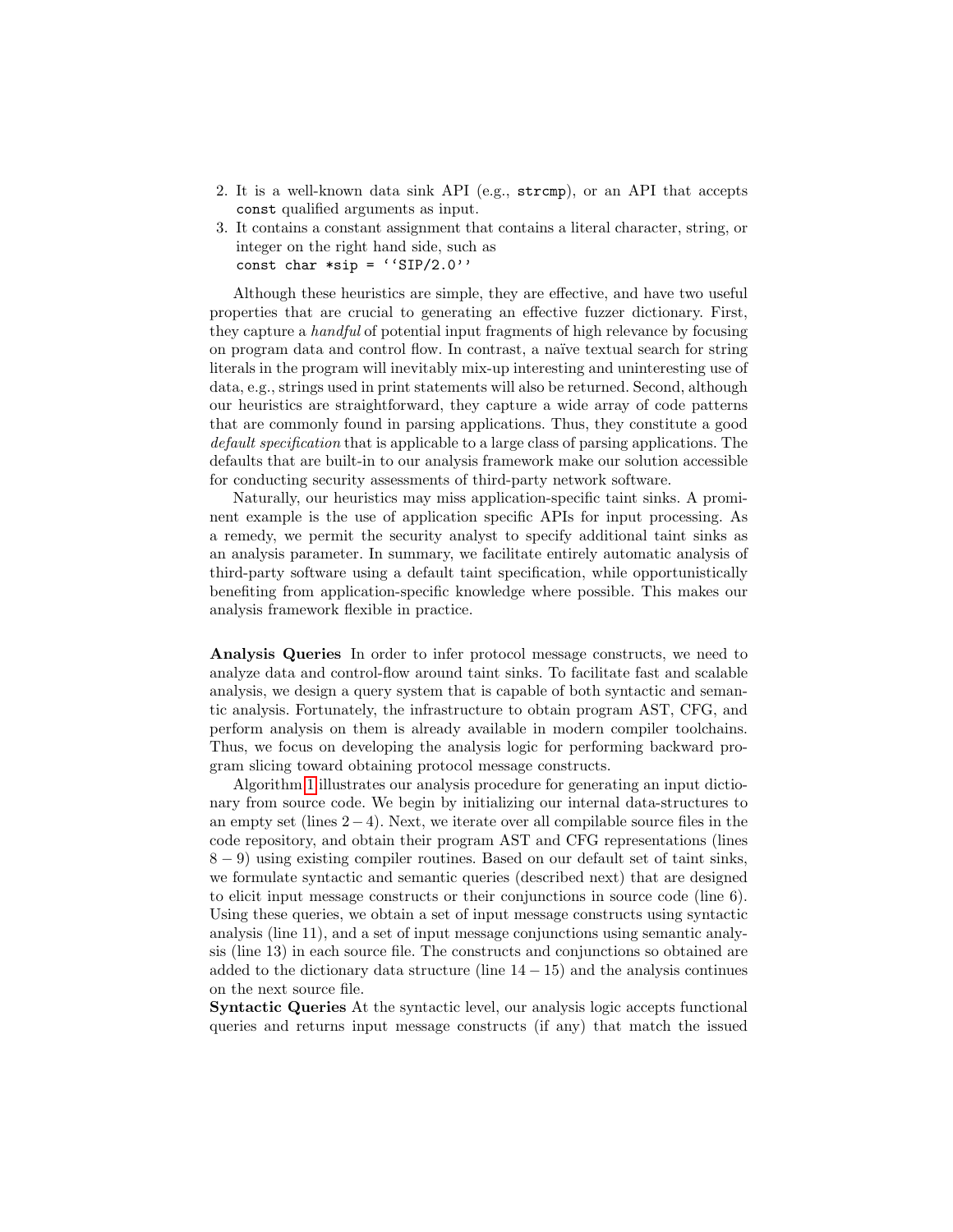<span id="page-7-0"></span>Algorithm 1 Pseudocode for generating an input dictionary.

```
1: function GENERATE-DICTIONARY(SourceCode, Builder)<br>2: dictionary = \emptyset2: dictionary = Ø<br>3: constructs = Ø
 3: constructs = \emptyset<br>4: conjunctions =
 4: conjunctions = \emptyset<br>5: \triangleright Queries generat
 5: \triangleright Queries generated from internal database<br>6: queries = Q<br>7: for each sourcefile in SourceCode do
            queries = \overline{Q}7: for each sourcefile in SourceCode do<br>8: \quad ast = frontendParse(sourcefile)
 8: \text{ast} = \text{frontendParse}(source file)<br>9: \text{cfg} = \text{semanticParse}(ast)9: \text{cfg} = \text{semanticParse}(ast)<br>10: \triangleright Obtain constructs
10: \triangleright Obtain constructs<br>11: \cdot constructs = syntact
11: constructs = syntactic-analysis(ast, queries)<br>12: \triangleright Obtain conjunctions of existing constructs
12: \triangleright Obtain conjunctions of existing constructs 13: conjunctions = semantic-analysis(cfg, const
13: conjunctions = semantic-analysis(cfg, constructs)<br>14: \triangleright Update dictionary
14: \triangleright Update dictionary<br>15: dictionary += const
15: dictionary += constructs<br>16: dictionary += conjunctionary
16: dictionary += conjunctions<br>17: return dictionary
             return dictionary
18:
19: function SYNTACTIC-ANALYSIS(AST, Queries)<br>20: constructs = \emptyset20: constructs = \emptyset<br>21: for each query
21: for each query in Q do<br>22: constructs += synQ:
22: constructs + = synQuery(AST, query)<br>23: return constructs
             return constructs
24:
25: function \text{SYNQUERY}(AST, Query)<br>26: matches = \emptyset26: matches = Ø<br>27: while T = t
27: while T = \text{traverseAST}(AST) \text{ do}<br>
28: if Query matches T then<br>
29: matches += (T.id, T.value)
                   if Query matches T then
29: matches += (T.id, T.value)<br>30: return matches
             {\bf return} matches
 31:<br>32: function Semantic-Analysis(CFG, Constructs)
33: conjunctions = \emptyset<br>34: \triangleright Obtain conjunc
34: \triangleright Obtain conjunctions in a given calling context<br>35: conjunctions += Context-Sensitive-Analysis(CF
35: conjunctions + = Context-Sensitive-Analysis(CFG, Constructs)<br>36: \triangleright Obtain productions in a given program path
36: \triangleright Obtain productions in a given program path 37: conjunctions += Path-Sensitive-Analysis(CFC)
37: conjunctions += Path-Sensitive-Analysis(CFG, Constructs)<br>38: return conjunctions
             return conjunctions
```
query. These queries are made against the program AST. A functional query is composed of boolean predicates on a program statement or data type. As an example, consider the following query:

```
stringLiteral(hasParent(callExpr(hasName(''strcmp'')))).
```
The query shown above searches for a program value of type string (stringLiteral) whose parent node in the AST is a function call (callExpr), and whose declaration name is strcmp. Thus, a functional query is essentially compositional in nature and operates on properties of the program AST. There are two key benefits of functional queries. First, their processing time is very low allowing them to scale up to large codebases (see §[4.1\)](#page-10-0). Second, since large parsing applications use a recurring pattern of code to parse input messages of different formats, even simple queries can be efficient at building a multi-protocol input dictionary.

Syntactic queries are useful for obtaining a list of simple input message constructs such as constant protocol keywords. However, these queries do not analyze the context in which constructs appear in the program. Analyzing the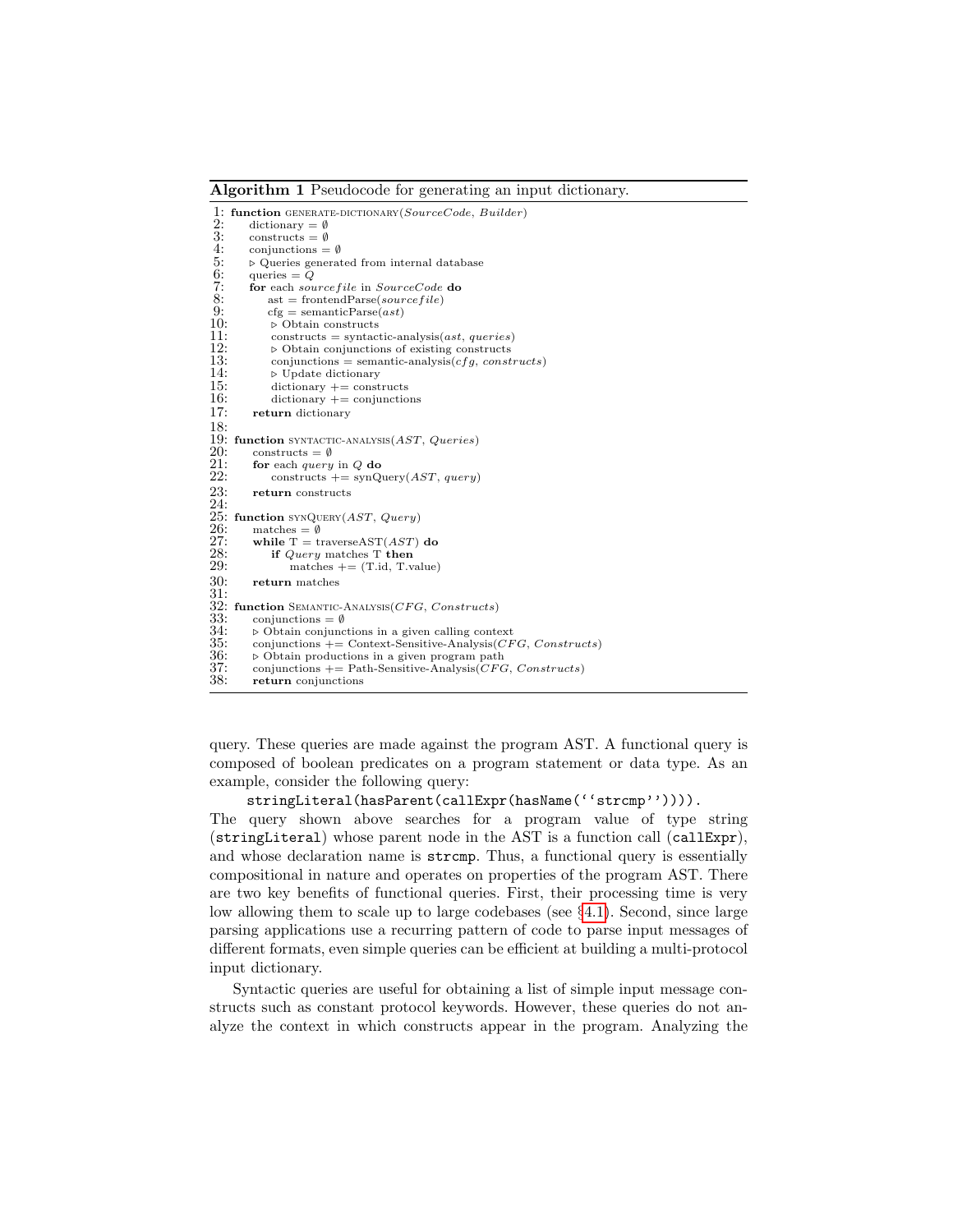context brings us a deeper understanding of the input message format. As an example, we may know which two constructs are used in conjunction with each other, or if there is a partial order between grammar production rules involving these constructs. Deeper analysis of message constructs may infer complex message fragments, allowing the fuzzer to explore intricate parsing routines. To facilitate such context-sensitive analyses, we write context and path-sensitive checkers that enable semantic queries.

Semantic Queries At the semantic level, a query accepts a list of input message constructs as input, and returns conjunctions (if any) of constructs as output. Semantic queries are made against a context-sensitive inter-procedural graph [\[30\]](#page-21-6) constructed on a program's CFG. Each query is written as a checker routine that returns the set of conjunctions that can be validated in the calling context where the input construct appeared. As an example, consider the parsing code snippet shown in Listing [1.1.](#page-8-0)

Listing 1.1: Sample parser code.

<span id="page-8-0"></span>1 int parse (const char \*token1, const char \*token2) {<br>  $2 \quad$  if (token1 == "INVITE")  $\begin{array}{c|c} 2 & \text{if (token1 == "INVITE")} \\ 3 & \text{if (strcmp(token2, "S))} \end{array}$  $\begin{array}{c|c} 3 & \text{if (strcmp}(\text{token2, "SIP/2.0")) \ 4 & \text{do\_something();} \end{array}$  $\begin{array}{c|c} 4 & \text{do\_something} (); \\ 5 & \end{array}$ 5 }

The parse function takes two string tokens as input and performs an operation only when the first token is INVITE and the second token is SIP/2.0. From this code, we can infer that there is a dependency between the two tokens, namely, that INVITE is potentially followed by the SIP/2.0 string. While syntactic queries can only identify simple message constructs, semantic queries can be used to make an inference about such message conjunctions. Together, syntactic and semantic queries may be used to build a dictionary of the input message format.

Implementation We have implemented our approach in a research prototype, that we call Orthrus. Our query system is composed of tooling based on the libASTMatchers, and the libTooling infrastructure in Clang (syntactic queries), and checkers to the Clang Static Analyzer [\[20\]](#page-21-7) (semantic queries).

#### 3.2 Dictionary Based Fuzzing

An input dictionary can improve the effectiveness of fuzzing by augmenting the program representation maintained by the fuzzer for test guidance. The input fragments in the supplied dictionary enable input mutations that are wellinformed, and in some cases more effective at discovering new program paths than purely random mutations. Contemporary fuzzers offer an interface to plug in an application-specific dictionary. We use this interface to supply the input fragments inferred by our analysis framework to the fuzzer.

Algorithm [2](#page-9-0) presents the pseudocode for dictionary based fuzzing employed by most present-day fuzzers. Dictionary based mutations may be performed either deterministically (at all byte offsets in the input stream, line  $4 - 5$ ), or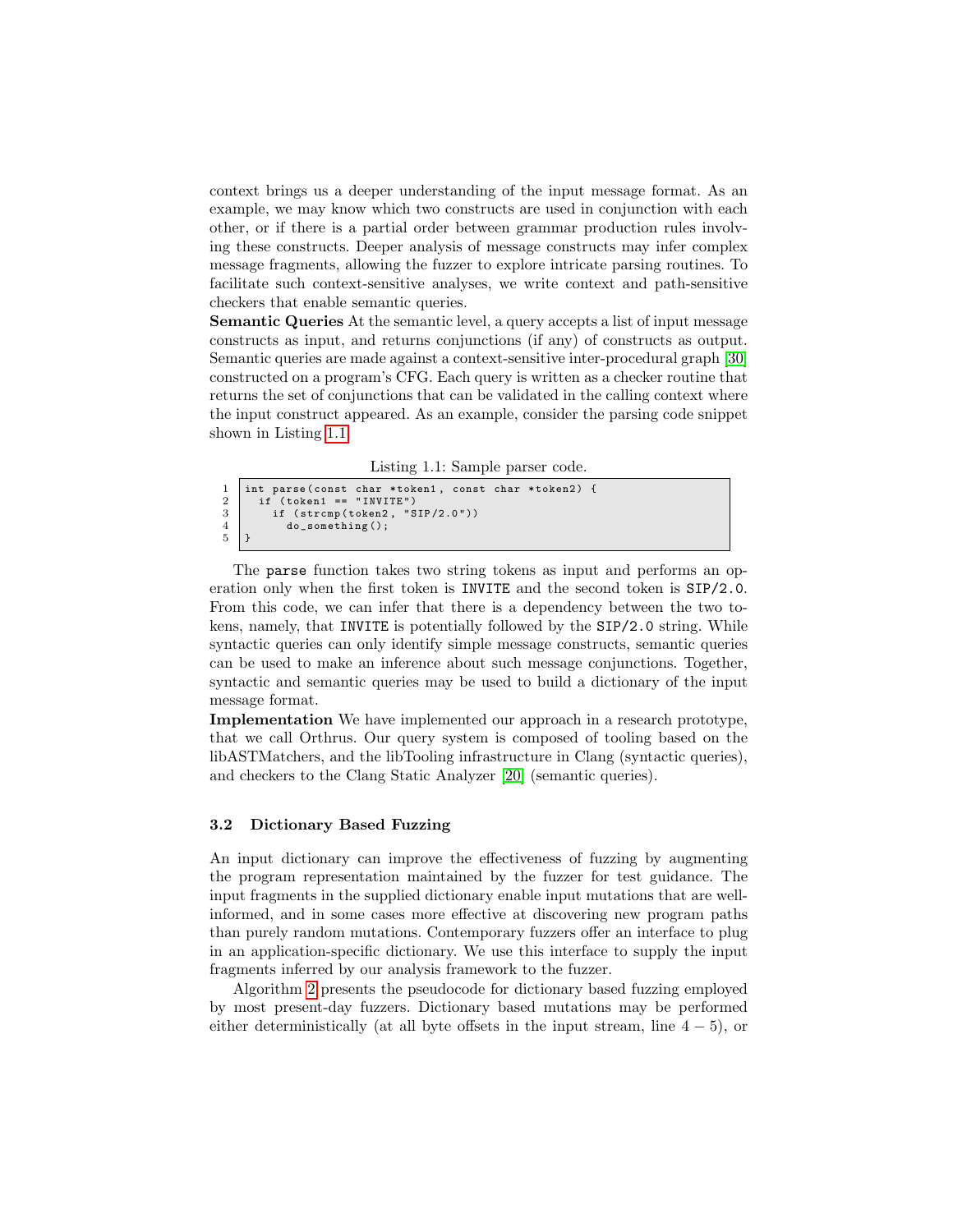<span id="page-9-0"></span>Algorithm 2 Pseudocode for dictionary-based fuzzing.

```
1: function DICTIONARY-FUZZ(input, Dictionary, deterministic)<br>
2 \cdot dictTokon – Bandom(Dictionary)
 2: dictToken = Random(Dictionary)<br>3: if deterministic then
 3: if deterministic then<br>4: for each byteoffset
 4: for each byteoffset in input do<br>5: fuzz-token-offset (input, dict
                      {\tt fuzzy\text{-}token\text{-}offset}({\it input}, {\it dictToken}, {\tt byteoffset})6: else<br>7: k<br>8: f
                byteoffset = Random(sizeOf(input))fuzz-token-off set(input, dictToken, byteoffset)Q10: function FUZZ-TOKEN-OFFSET(input, dictToken, byteoffset)11: \triangleright Token overwrites input byte<br>12: input [byteoffset] = dict Token
12: input[\text{byteoffset}] = \text{dictToken}<br>13: Program(input)
13: Program(nput)<br>14: \triangleright Token inserted
14: \triangleright Token inserted into input<br>15: InsertToken(input byteoffs)
            \small \textbf{InsertToken}(input, \text{ byteoffset}, \textit{dictToken})16: Program(input)
```
non-deterministically (at a random byte offset, line 7−8). There are two kinds of dictionary based mutations used by fuzzers: overwrite, and insert. In an overwrite operation, the chosen dictionary token is used to overwrite a portion of a program input in the fuzzer queue (line  $12 - 13$ ). In an insert operation, the chosen token is inserted into the queued input at the specified offset (line  $15 - 16$ ). Typically, fuzzers perform both mutations on a chosen token.

Fuzzers bound the runtime allocated to dictionary-based fuzzing routines. In practice, fuzzers either use up to a certain threshold (typically a few hundred) of supplied dictionary tokens deterministically, while using the rest probabilistically, or pick each token at random. Thus, it is important that the size of the supplied dictionary is small, and the relevance of the tokens is high. Our use of demand-driven queries, and analyses of varying precision ensures that we supply such a dictionary to the fuzzer.

# 4 Evaluation

In this section, we present our evaluation of Orthrus in both controlled and uncontrolled environments. First, we (i) Quantitatively evaluate our analysis run time towards dictionary generation, and (ii) Qualitatively evaluate the generated dictionary tokens, for the codebases under test  $(\S 4.1)$  $(\S 4.1)$ . Second, we measure the time to uncover vulnerabilities using Orthrus generated dictionaries in a set of fuzzer benchmarks (§[4.2\)](#page-11-0). Third, we measure the test coverage achieved and examine the vulnerabilities exposed by fuzzing production code with the aid of Orthrus generated dictionaries (§[4.3\)](#page-13-0). We conclude this section with a discussion of factors that may limit the validity of our approach and how we address them. Measurement Infrastructure All measurements presented in this section were performed on a 64-bit machine with 80 CPU threads (Intel Xeon E7-4870) clocked at 2.4 GHz, and 512 GB RAM.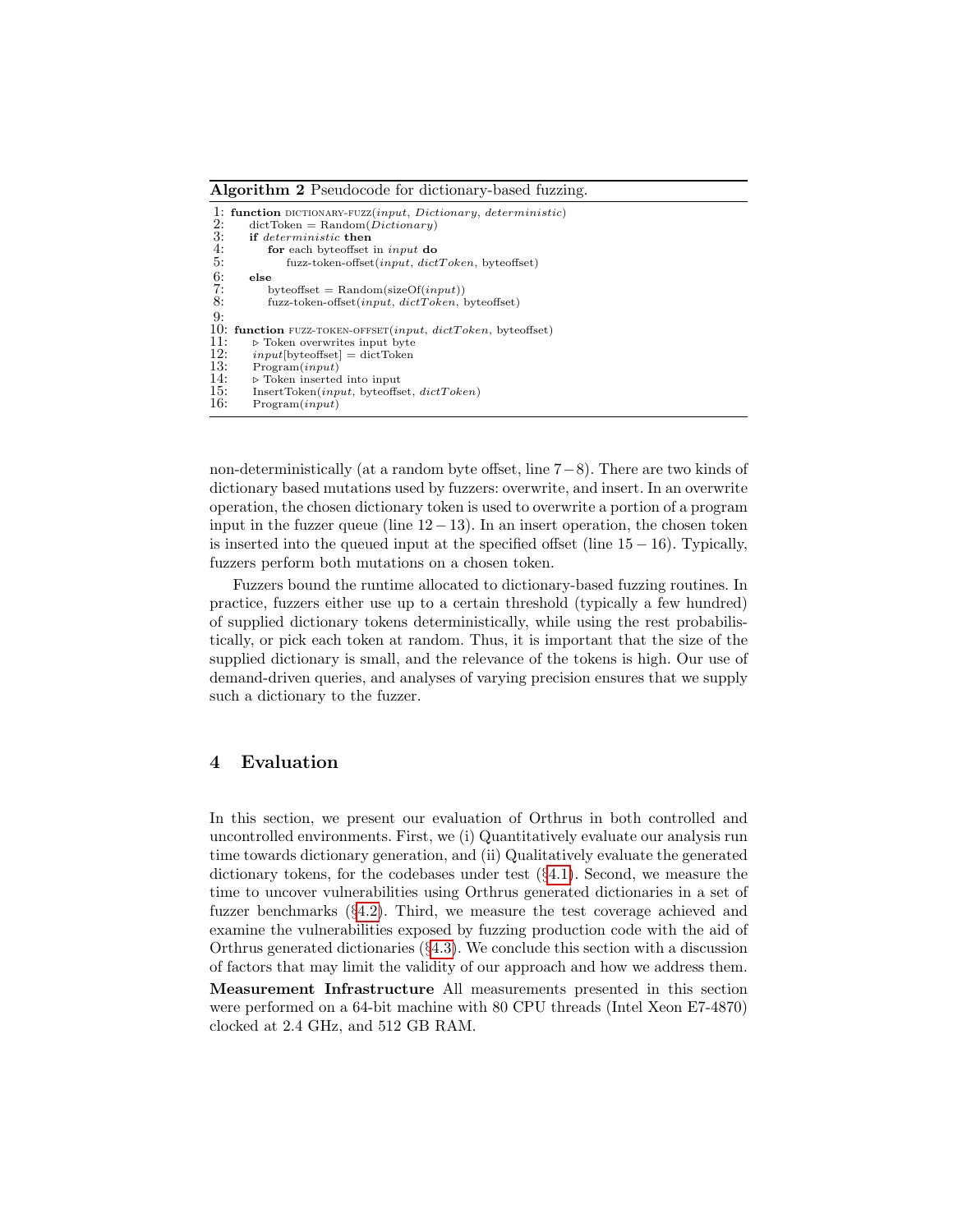<span id="page-10-1"></span>

| Software         | Source<br>Lines of<br>Code | Compilation | <b>Dictionary Generation</b> |                       |             |
|------------------|----------------------------|-------------|------------------------------|-----------------------|-------------|
|                  |                            |             | Syntactic                    | Semantic              | Total       |
| c-ares           | 97k                        | 2.11s       | 0.43s                        | 20.14s                | 20.57s      |
| $\text{libxml2}$ | 196k                       | 17.95s      | 1.48s                        | 23.09s                | 24.57s      |
| openssl          | 278k                       | 20.02s      | 6.45s                        | $5m \frac{37.24s}{ }$ | $5m$ 43.69s |
| $n$ DPI          | 27k                        | 7.16s       | 2.14s                        | 42.84s                | 44.98s      |
| tcpdump          | 75k                        | 2.99s       | 0.32s                        | 9.04s                 | 9.36s       |
| wof 2            | 39k                        | 3.20s       | 3.58s                        | 11.58s                | 15.16s      |

Table 1: Dictionary generation run time relative to code compilation time. Timing measurements have been averaged over ten runs and are presented in minutes $(m)$  and seconds $(s)$ .

<span id="page-10-2"></span>

| Software | Taint Sink                                      | Query                       | Input Fragments                                   |
|----------|-------------------------------------------------|-----------------------------|---------------------------------------------------|
| libxml2  | xmlBufferWriteChar(),<br>xml0utputBufferWrite() | Obtain constant<br>argument | $xml:lang="$ ,<br>DOCTYPE,<br [CDATA [, xmlns</td |
| $n$ DPI  | memcmp(), strcmp()                              | Obtain constant<br>argument | snort, America<br>Online Inc., last<br>message    |

Table 2: A sample of string input fragments extracted from the source code of libxml2, and nDPI using syntactic queries. Extracted fragments are comma separated.

## <span id="page-10-0"></span>4.1 Analysis Run Time and Effectiveness

Table [1](#page-10-1) presents the run times of static analysis (both syntactic and semantic) performed for dictionary generation for each of the code bases evaluated in this paper. To put the run times in perspective, the run time of code compilation for each code base is presented in the third column. Since semantic analysis is computationally more expensive than syntactic analysis, it dominates the dictionary generation run time . However, in relation to fuzzing run time that is usually in the order of days, the time required for dictionary generation (at most a few minutes across our data-set) is negligible.

Table [2](#page-10-2) presents a sample of input fragments (constructs) extracted from the source code for libxml2, and nDPI for which dictionary-based fuzzing showed substantial improvement in test coverage and outcome. In the interest of space and visual clarity, we have excluded fragments extracted from tcpdump since they mainly comprise binary input. Listing [1.2](#page-11-1) shows one of the syntactic queries applied to the nDPI, and libxml2 codebases that resulted in the sample fragments presented in Table [2.](#page-10-2) Our analysis heuristics have helped build an XML input dictionary that is similar in content to the manually created XML dictionary for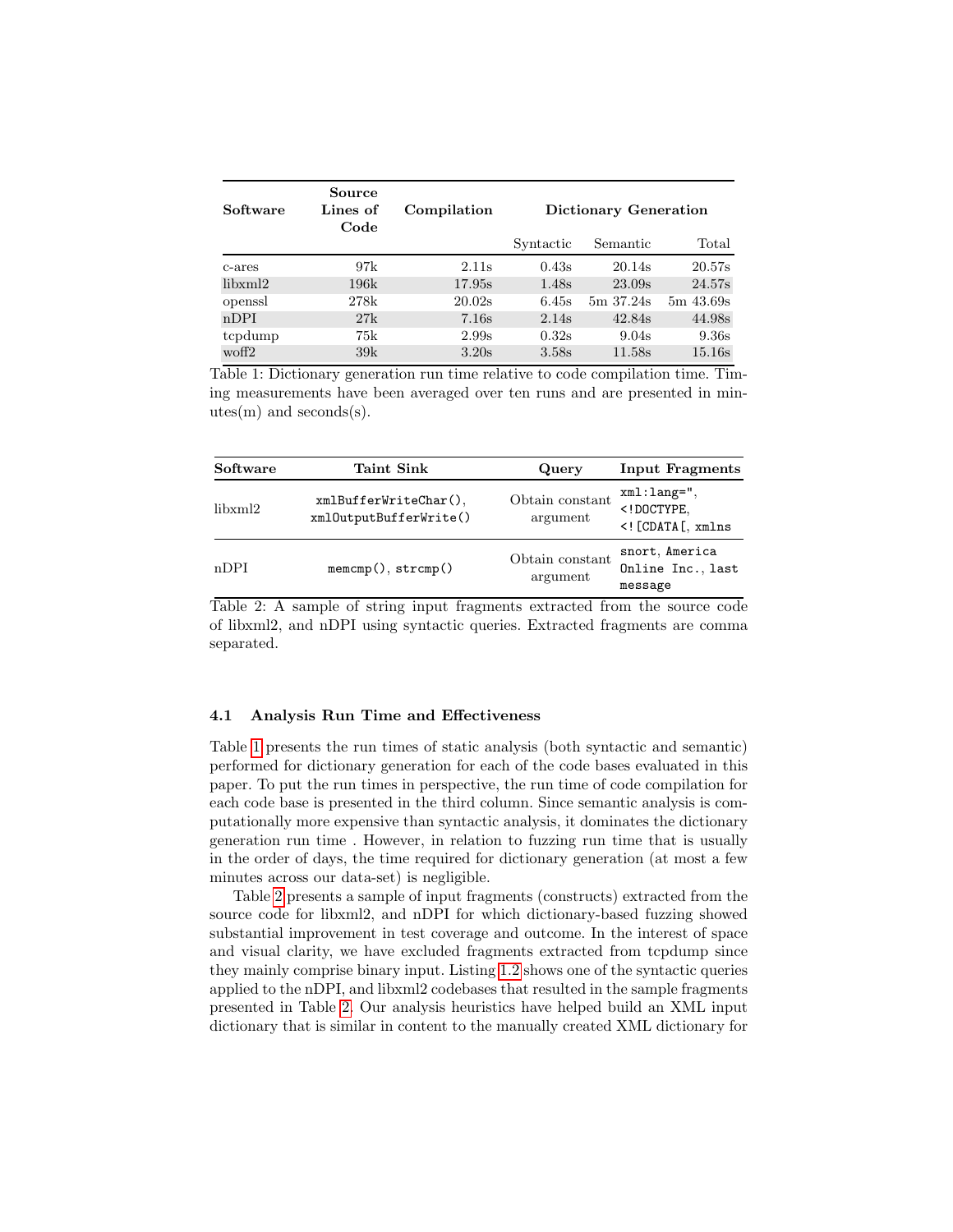afl. Moreover, using backward slicing from familiar taint sinks such as memcmp, we have been able to extract protocol fragments (such as the string literal America Online Inc. used by nDPI to fingerprint instant messaging traffic) that have been instrumental in increasing test coverage.

<span id="page-11-1"></span>Listing 1.2: Syntactic query issued on nDPI and libxml2 codebases. The query returns string literals passed as arguments to taint sinks such as strcmp.

1 // Obtain string literals passed to POSIX APIs "strcmp", and<br>2 // "memcmp", and libxml2 APIs "xmlBufferWriteChar", and // "memcmp", and libxml2 APIs "xmlBufferWriteChar", and  $\begin{array}{c|c} 3 & // & xmlOutputBufferWrite". \end{array}$ <br>4 StatementMatcher StringMat 4 StatementMatcher StringMatcher = stringLiteral (  $\begin{array}{c|c}\n6 & \text{hasAncestor} \\
\hline\n7 & \text{hasAncestor}\n\end{array}$ declRefExpr(  $8 \nvert \nvert$  to (namedDecl ( $9 \nvert \nvert$  any 0f (has Nam 9 anyOf (hasName ("strcmp"),<br>
hasName ("memcmp"),<br>
hasName ("memcmp"), 10 hasName (" memcmp"), hasName (" memcmp"), hasName (" memcmp"), hasName (" memcmp"), hasName (" xml Ruffer 11 hasName ("xmlBufferWriteChar")<br>
hasName ("xmlBufferWriteChar")<br>
hasName ("xmlOutputBufferWrite 12 hasName ("xmlOutputBufferWrite")<br>13 hasName ("xmlOutputBufferWrite")  $\boxed{13}$  )  $\boxed{14}$  )  $\boxed{15}$  )  $\boxed{16}$  ) 17 )  $18$  ). bind ("construct");

### <span id="page-11-0"></span>4.2 Benchmarks: Time to Vulnerability Exposure

To enable independent reproduction, we briefly document our evaluation methodology.

Fuzzer Test Suite In order to measure the time required to expose program vulnerabilities, we used the fuzzer test suite [\[15\]](#page-20-3). The fuzzer test suite is wellsuited for this purpose because it provides a controlled environment in which timing measurements can be done, and contains test cases for several known high-profile vulnerabilities. Indeed, the test suite has been used for benchmarking the LLVM libFuzzer [\[21\]](#page-21-8), that we use as a baseline in our evaluation. The specific vulnerabilities in the test suite that feature in our evaluation are: CVE-2014- 0160 [\[23\]](#page-21-9) (OpenSSL Heartbleed), CVE-2016-5180 [\[25\]](#page-21-10) (buffer overflow in the cares dns library), CVE-2015-8317 [\[24\]](#page-21-11) (buffer overflow in libxml2), and a securitycritical bug in Google's WoFF2 font parser [\[6\]](#page-20-9).

Test Methodology For each test case, our evaluation was performed by measuring the time to expose the underlying vulnerability in two scenarios: (i) The baseline fuzzer alone; and (ii) The baseline fuzzer augmented with an Orthrus generated dictionary. Our approach is deemed effective when the time to expose vulnerability reduces in comparison to the baseline, and is ineffective/irrelevant when it increases or remains the same in comparison to the baseline. Timing measurements were done using Unix's time utility. In order to reduce the effect of seemingly random vulnerability exposures, we obtained at least 80 timing measurements for each test case in both scenarios. Measurements for each test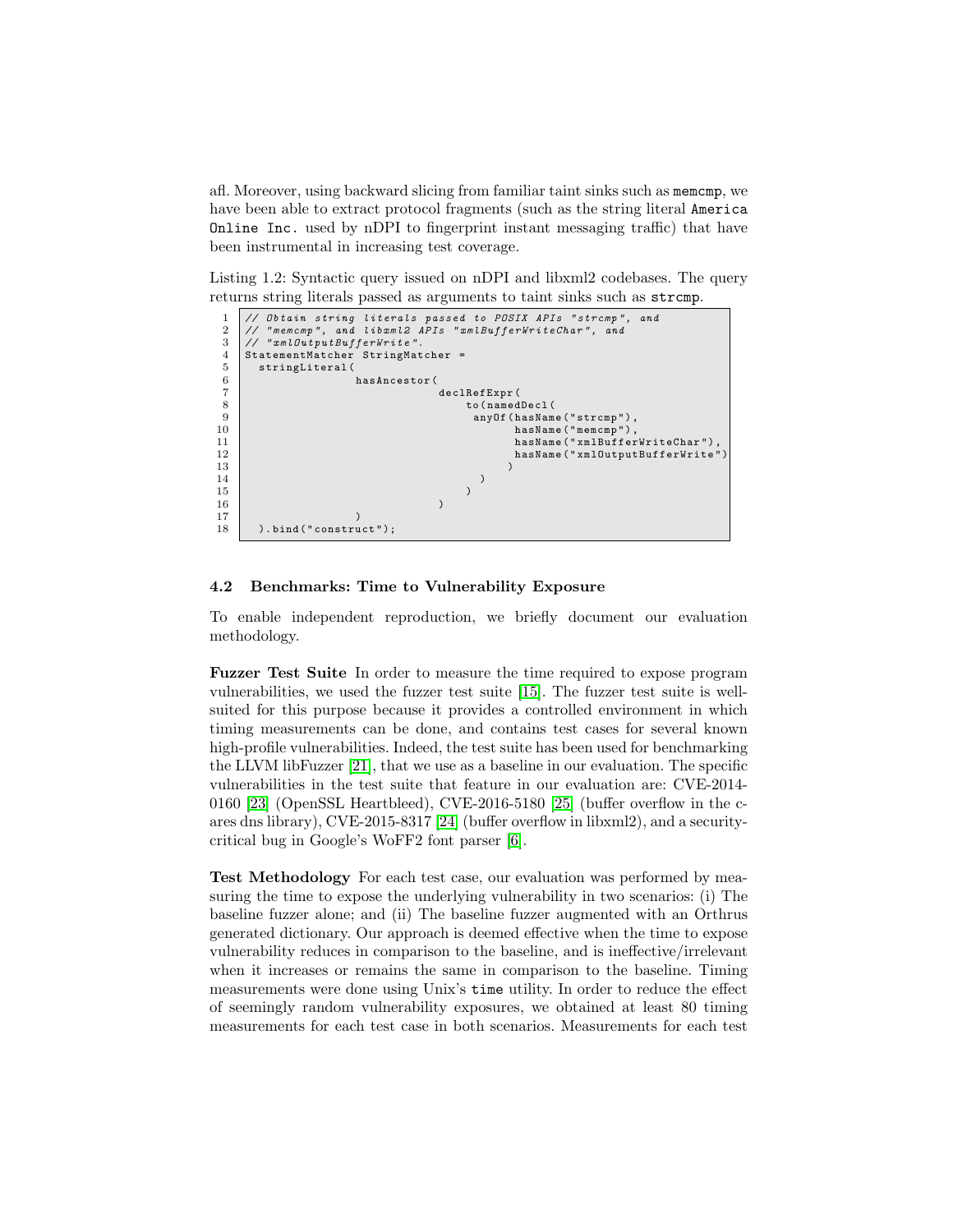<span id="page-12-0"></span>

Fig. 2: Comparison of time required to expose vulnerability using libFuzzer as the baseline.

case were carried out in parallel, with each experiment being run exclusively on a single core. The input dictionary generated by Orthrus was supplied to libFuzzer via the -dict command line argument. Finally, to eliminate the effect of seed corpuses on measurement outcome, we strictly adhered to the selection of seed corpuses as mandated by the fuzzer test suite documentation.

Results Figure [2](#page-12-0) presents our test results as box plots. The baseline box plot (libFuzzer) is always on the left of the plot, and results for libFuzzer augmented with Orthrus (Orthrus) on the right. The Orthrus generated input dictionary brought down the time to expose a buffer overflow in the libxml2 library (CVE-2015-8317) by an order of magnitude (from a median value of close to 3h using the baseline to a median value of 5 minutes using our approach). For all the other test cases, the median time to expose vulnerability was lower for Orthrus in comparison to libFuzzer. In addition, Orthrus shrunk the range of timing variations in exposing the vulnerability.

To understand the varying impact of the supplied dictionary on the time to vulnerability exposure, we studied each of the tested vulnerabilities to understand their root cause. Our approach consistently brought down the time to exposure for all vulnerabilities that were triggered by a file or protocol message specific to the application under test. Thus, our approach worked well in scenarios where knowledge of the input format was crucial to eliciting the vulnerability. Furthermore, in scenarios where our approach did not substantially lower the time to vulnerability exposure, the time penalty incurred by our approach, owing to the test time dedicated to dictionary mutations, was marginal.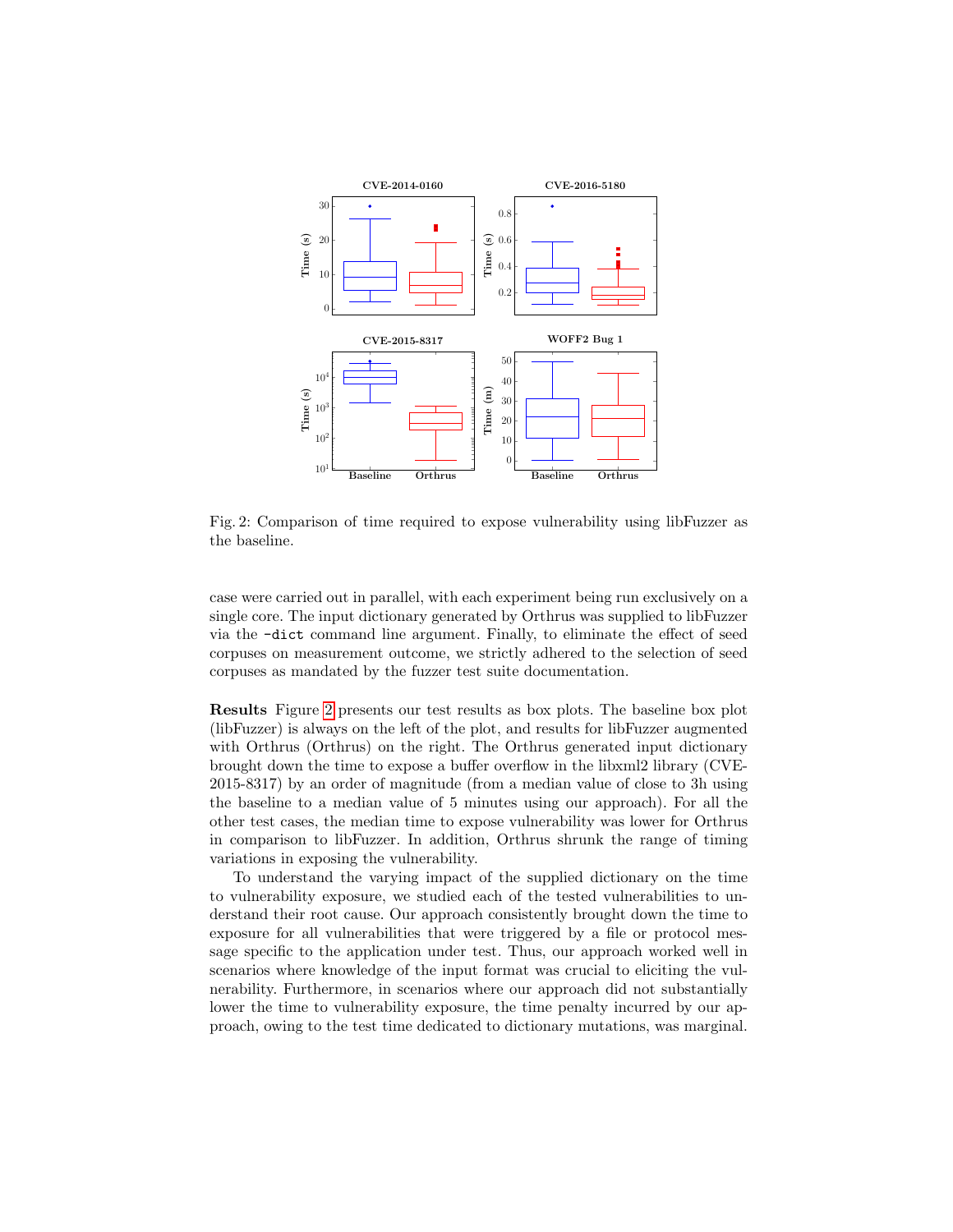In summary, we find that static program analysis can improve bug-finding *effi*ciency of fuzzers for those class of bugs that are triggered by highly structured input (commonly found in network applications, and file format parsers), while not imposing a noticeable performance penalty.

#### <span id="page-13-0"></span>4.3 Case Study

To investigate the practical utility of Orthrus, we conducted a case study of two popular network applications, namely, nDPI, and tcpdump. These applications were selected because they are not only deployed in security-critical environments but also parse potentially attacker-controlled data. For each application, we conducted multivariate testing using baseline fuzzers such as afl and aflfast [\[3\]](#page-20-10) with and without an Orthrus generated dictionary.

The chosen applications were also fuzzed using the Peach fuzzer [\[29\]](#page-21-1), a stateof-the-art fuzzer for protocol security assessments. Since grammar specifications for the set of protocols parsed by tcpdump, and nDPI were not publicly available, we enabled Peach fuzzer's input analyzer mode that automatically infers the input data model. Such an evaluation was aimed at comparing Peach fuzzer with Orthrus in scenarios where a data model specification is not available. However, the community edition of the Peach fuzzer that we had access to, is not geared toward long runs. In our Peach-based experiments, we could not achieve a run time of longer than 24 hours. This prevents a fair comparison of the two approaches. Therefore, we document results of our Peach experiments for reference, and not a comparative evaluation.

Evaluation Methodology We evaluated Orthrus using two metrics, namely, test coverage achieved, and the number of program vulnerabilities exposed. Test coverage was measured as the percentage of program branches that were discovered during testing. Since fuzzers often expose identical crashes, making it non-trivial to document unique vulnerabilities, we semi-automatically deduplicated fuzzer crashes in a two-step process. First, we used the concept of fuzzy stack hashes [\[26\]](#page-21-12) to fingerprint a crash's stack trace using a cryptographic hash function. Second, crashes with a unique hash were manually triaged to determine the number of unique program vulnerabilities. We used two elementary seeds (bare-bone IPv4, and IPv6 packets) to fuzz tcpdump, and nDPI. Tests involving the fuzzers afl and aflfast were conducted in a multi-core setting.

Fuzzing Duration Dictionary based mutations get a fraction of the total fuzz time of a fuzzer. Thus, to fully evaluate our approach, we ran the fuzzer configurations (except Peach) until each unique program input synthesized by the fuzzer was mutated with the supplied dictionary constructs at least once. Owing to the relatively poor execution throughput of the evaluated software (under 100 executions per second), we had to run each fuzzer over a period of 1 week in which time the supplied dictionary was utilized at least once for each unique input.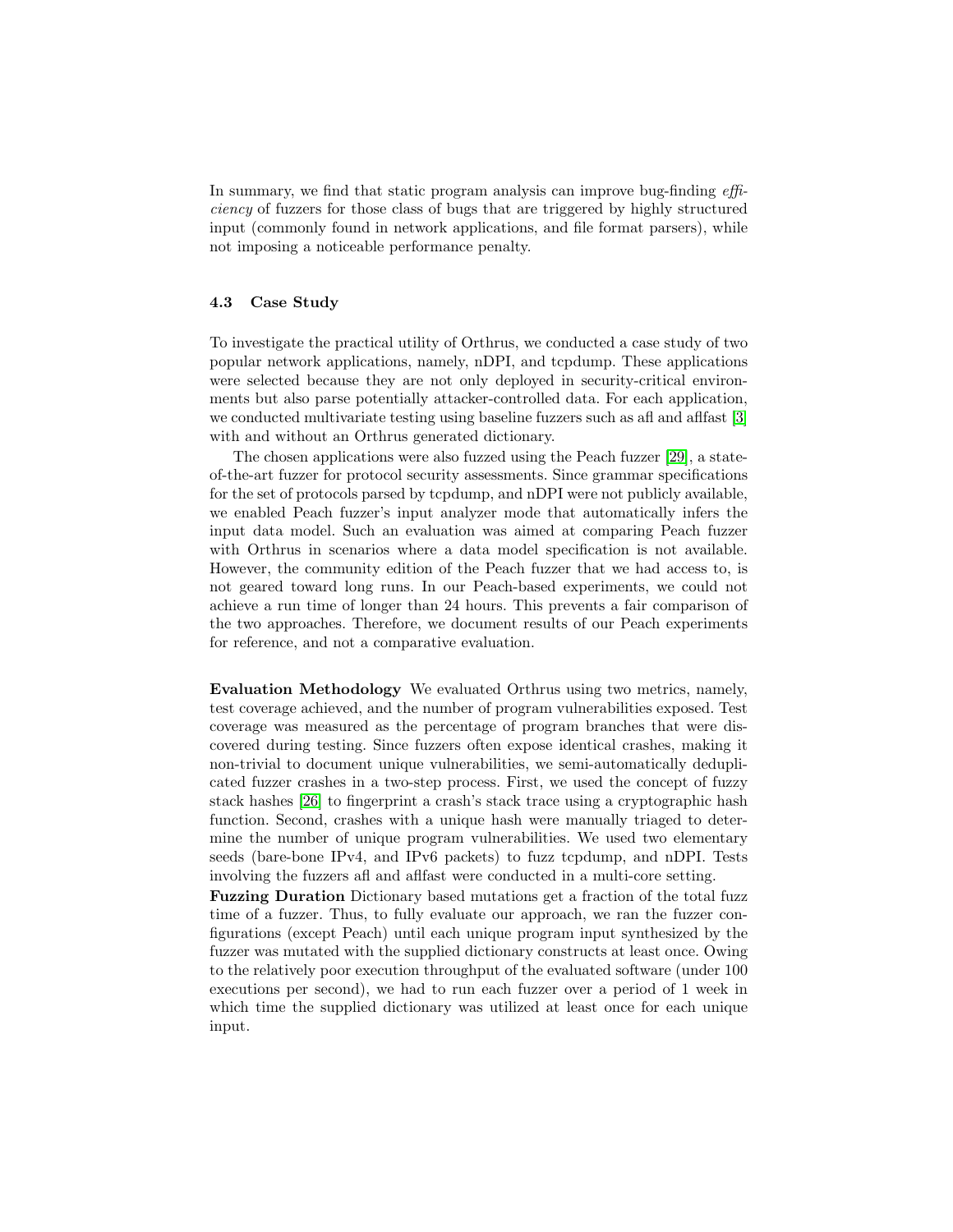| Software | afl   | afl-orthrus      |       | aflfast aflfast-orthrus | Peach-<br>analyzer |
|----------|-------|------------------|-------|-------------------------|--------------------|
| tcpdump  | 80.56 | $90.23 (+ 9.67)$ | 71.35 | $78.82 (+7.47)$         | 6.25               |
| nDPI     | 66.92 | $81.49 (+14.57)$ | 64.40 | $68.10 (+3.70)$         | 24.98              |

<span id="page-14-0"></span>Table 3: Test coverage achieved (in %) by different fuzzing configurations.

Utilities CERT's exploitable [\[11\]](#page-20-11) utility was used for crash deduplication. We used AddressSanitizer [\[2\]](#page-20-12) as a debugging aid; this expedited the bug reporting process.

Evaluated Software We evaluated nDPI revision f51fef6 (November 2016), and tcpdump trunk (March 2017).

Test Coverage Our test coverage measurements present the fraction of all program branches (edges) covered by test cases generated by a fuzzer configuration. We have evaluated Orthrus against two baselines, namely, afl, and aflfast. Therefore, our measurements have been obtained for afl, afl augmented with Orthrus-generated input dictionary (afl-Orthrus), aflfast, aflfast augmented with Orthrus-generated input dictionary (aflfast-Orthrus), and the Peach fuzzer with a binary analyzer data model. Table [3](#page-14-0) shows the test coverage achieved by different fuzzer combinations for tcpdump, and nDPI, while Figure [3](#page-15-0) visualizes code coverage over time. Program coverage was measured when there was a change in its magnitude. Due to the relatively short running duration of the Peach fuzzer, we have excluded its coverage visualization.

As shown in Figure [3,](#page-15-0) the obtained coverage measurements for tcpdump, and nDPI, approach a saturation point asymptotically. For both tcpdump, and nDPI, the growth rate in test coverage is higher initially, tapering off asymptotically to zero. The test coverage curves for afl-Orthrus and aflfast-Orthrus have a higher initial growth rate compared to their respective baselines, namely, afl, and aflfast. This results in a consistent increase in overall test coverage achieved by Orthrus in comparison to the baseline fuzzers, as shown in Table [3.](#page-14-0) For nDPI, Orthrus' input dictionary increases test coverage by 14.57% over the afl fuzzer. In the case of tcpdump, this increase in test coverage is 9.67%. Orthrus' enhancements in test coverage over afflast for nDPI, and tcpdump are 3.7%, and 7.47% respectively. Although aflfast is a fork of afl, the supplied input dictionary has a lesser effect on the former than the latter. To understand this anomaly, we examined the source code of afl, and aflfast. afl performs dictionary-based mutations on all inputs in the fuzzer queue at least once. However, aflfast performs dictionary-based mutations on a given input in the queue, only when the input's performance score (computed by the aflfast algorithm) is above a certain threshold. We determined that the threshold used by aflfast is too aggressive, resulting in too few inputs in the fuzzer queue undergoing dictionary mutations.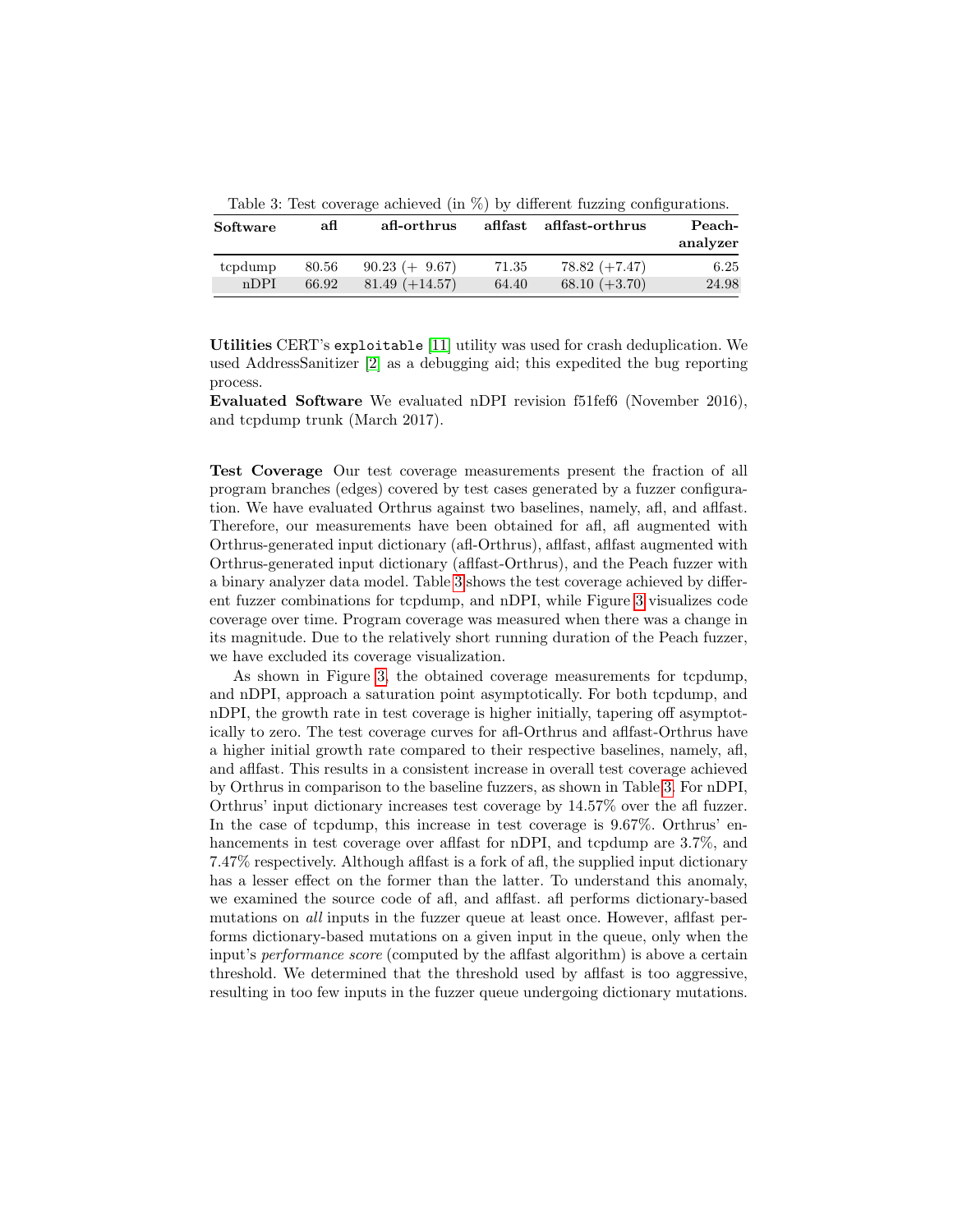<span id="page-15-0"></span>

Fig. 3: Test coverage as a function of time for tcpdump [3a,](#page-15-0) and nDPI [3b,](#page-15-0) for different fuzzing configurations. Program coverage measurements were made only when there was a change in its magnitude.

Vulnerabilities Exposed Table [4](#page-16-0) shows the number of vulnerabilities exposed in nDPI, and tcpdump, across all fuzzing configurations. In the case of tcpdump, the positive impact of the Orthrus generated dictionary is evident. afl, and afl-Orthrus, exposed 15, and 26 unique vulnerabilities respectively. 10 out of the 11 additional vulnerabilities exposed by afl-Orthrus, were exclusively found by it, i.e., it exposed 10 vulnerabilities in tcpdump not found by stand-alone afl. aflfast, and aflfast-Orthrus configurations exposed 1 and 5 vulnerabilities respectively. aflfast-Orthrus exposed 4 vulnerabilities that were not exposed by stand-alone aflfast. In the case of nDPI, afl-Orthrus exposed 4 vulnerabilities that were not found by stand-alone afl, while aflfast-Orthrus exposed 1 such vulnerability. For both nDPI, and tcpdump, aflfast-Orthrus finds fewer number of vulnerabilities overall in comparison to its baseline. We conjecture that the fuzz schedule alterations carried out in aflfast [\[3\]](#page-20-10) influence the scheduling of dictionary-mutations, resulting in the observed drop.

Table [5](#page-16-1) documents those vulnerabilities found using Orthrus generated dictionaries that were not found by stand-alone fuzzing of tcpdump, and nDPI. The number of exposed vulnerabilities that may be exclusively attributed to Orthrus are 10, and 5, for tcpdump, and nDPI respectively. Overall, Orthrus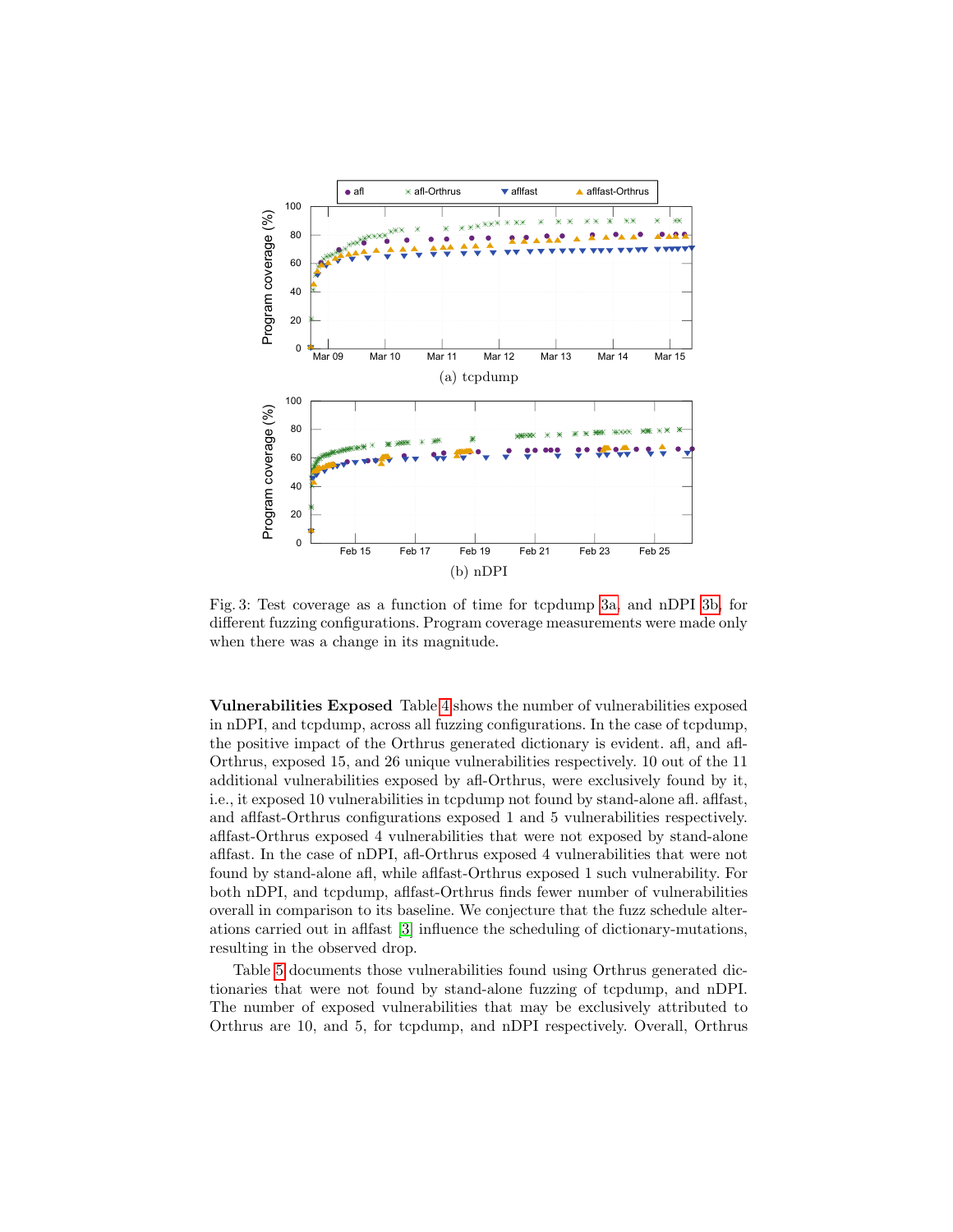<span id="page-16-0"></span>Table 4: Number of bugs and vulnerabilities exposed by different fuzzing configurations. For Orthrus-based fuzzer configurations, the number of bugs exclusively found by them is shown in brackets.

| Software | afl | afl-orthrus | aflfast | aflfast-orthrus | Peach-<br>analyzer |
|----------|-----|-------------|---------|-----------------|--------------------|
| tcpdump  | 15  | $26 (+10)$  |         | $5(+4)$         |                    |
| nDPI     | 26  | $27 (+ 4)$  | 24      | $17 (+ 1)$      | 0                  |

<span id="page-16-1"></span>Table 5: Vulnerabilities exposed exclusively using Orthrus generated dictionaries in afl, and aflfast, for tcpdump, and nDPI. All the vulnerabilities result in a buffer overflow. Number in square brackets indicates the number of vulnerabilities found.

| Software | Vulnerable Component                                             |
|----------|------------------------------------------------------------------|
| tcpdump  | IPv6 DHCP packet printer                                         |
|          | IPv6 Open Shortest Path First (OSPFv3) packet printer            |
|          | IEEE 802.1ab Link Layer Discovery Protocol (LLDP) packet printer |
|          | ISO CLNS, ESIS, and ISIS packet printers [2]                     |
|          | IP packet printer                                                |
|          | ISA and Key Management Protocol (ISAKMP) printer                 |
|          | IPv6 Internet Control Message Protocol (ICMPv6) printer          |
|          | Point to Point Protocol (PPP) printer                            |
|          | White Board Protocol printer                                     |
| $n$ DPI  | ZeroMQ Message Transport Protocol processor                      |
|          | Viber protocol processor                                         |
|          | Syslog protocol processor                                        |
|          | Ubiquity UBNT AirControl 2 protocol processor                    |
|          | HTTP protocol processor                                          |

generated dictionaries exposed vulnerabilities in 14 different network protocols across the two codebases. Some of the exposed vulnerabilities are in the processing of proprietary protocol messages such as the Viber protocol. All the exposed vulnerabilities resulted in buffer overflows, and were immediately reported to the respective vendors. These results are a testament to the efficacy of our approach in increasing the breadth of testing for complex network applications without requiring domain-specific knowledge.

Preliminary Results for Snort++ We used Orthrus to perform dictionarybased fuzzing of snort++, a C++ implementation of the popular snort IDS. Baseline fuzzing with afl-fuzz helped find a single vulnerability (CVE-2017-6658) in the snort++ decoder implementation. In contrast, the Orthrus generated dictionary has helped find an additional vulnerability (CVE-2017-6657) in the LLC packet decoder implementation of snort++ [\[31\]](#page-21-13).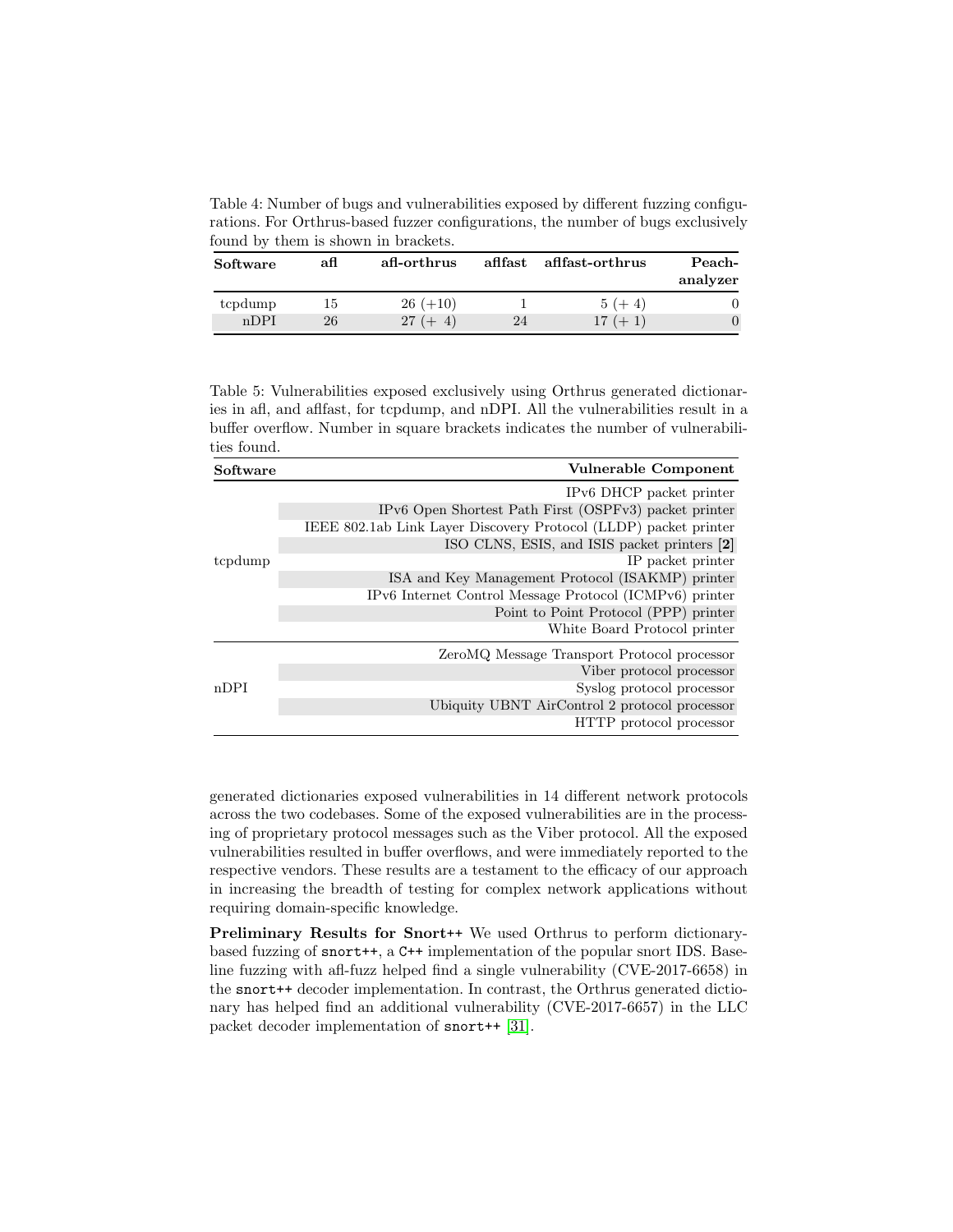#### 4.4 Limitations

Although our evaluations show that static analysis guided fuzzing is beneficial, our positive results may not generalize to other parsing applications. However, our evaluation comprising six different parser implementations provides strong evidence that our approach can make fuzz testing more effective. Automatically generated parsers (e.g., yacc-based parsers) may contain code that is structurally different than hand-written parsers that we have evaluated. We believe that their analysis may be carried out at the specification level than at the source code level. Furthermore, we make use of simple heuristics to infer input message fragments from source code. Thus, our analysis may miss legitimate input fragments (false negatives), and/or add irrelevant tokens to the input dictionary (false positives). However, we take practical measures to keep the number of false positives/negatives low. For example, our design incorporates practical security advice given by reputed institutes such as CERT [\[5\]](#page-20-13) that have been compiled over years of source code audits. In our case study, we make use of a small (yet relevant) seed set to bootstrap fuzzing. It is possible that a diverse seed set improves the performance of our baseline fuzzers. Having said that, we have carefully analyzed the additional coverage achieved solely through the use of the supplied dictionary to ensure that the presented increments can be attributed to our method. In addition, we have manually triaged all vulnerabilities found exclusively using dictionary-based fuzzing to ensure causality, i.e., they were ultimately exposed due to the use of specific tokens in the supplied dictionary.

# 5 Related Work

Multiple techniques have been proposed to improve the effectiveness of fuzzing. For our discussion of related work, we focus on approaches that infer the protocol specification, use grammar-based fuzzing, or query-driven static analysis approaches.

Inferring Protocol Specification There are two problems underlying protocol specification inference: Inferring the protocol (i) Message format; and (ii) State machine. Prior work, with the exception of Prospex [\[7\]](#page-20-2) has focused solely on the message format inference problem. Broadly, two approaches have been proposed to automatically infer the protocol specification. The first approach relies entirely on network traces for performing the inference, exemplified by the tool Discoverer [\[8\]](#page-20-14). As other researchers have noted, the main problem with this approach is that network traces contain little semantic information, such as the relation between fields in a message. Therefore, inference based entirely on network traces is often limited to a simple description of the message format that is an under-approximation of the original specification. The second approach, also a pre-dominant one, is to employ dynamic program analysis in a setting where the network application processes sample messages, in order to infer the protocol specification. Proposals such as Polyglot [\[4\]](#page-20-15), Tupni [\[9\]](#page-20-16), Autoformat [\[19\]](#page-21-14), Prospex [\[7\]](#page-20-2), and the tool by Wondracek et al. [\[32\]](#page-21-15) fall into this category. In comparison to our work, these proposals have two shortcomings. First, they require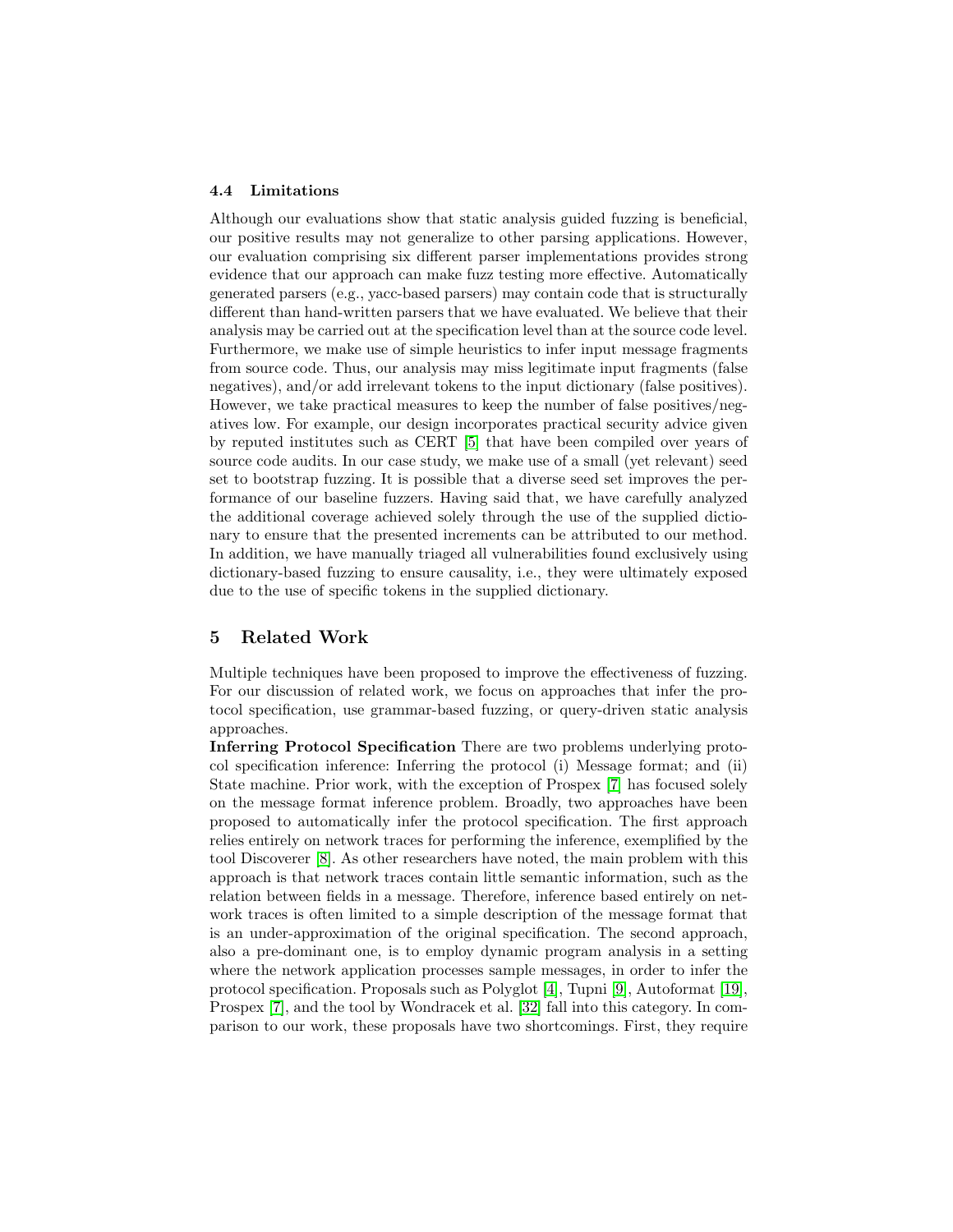dynamic instrumentation systems that are often proprietary or simply inaccessible. Dynamic instrumentation and analysis often requires software expertise, making it challenging for auditing third-party code. In contrast, we show that our analysis can be bundled into an existing compiler toolchain so that performing protocol inference is as simple as compiling the underlying source code. Second, prior work with the exception of Prospex, have not specifically evaluated the impact of their inference on the effectiveness of fuzz testing. Although Comparetti et al. [\[7\]](#page-20-2) evaluate their tool Prospex in conjunction with the Peach fuzzer, their evaluation is limited to finding known vulnerabilities in controlled scenarios. In contrast to these studies, we extensively evaluate the impact our inference on the effectiveness of fuzzing, both quantitatively in terms of test coverage achieved, and time to vulnerability exposure, and qualitatively in terms of an analysis of vulnerabilities exclusively exposed using our inference in real-world code.

Grammar-based Fuzzing Godefroid et al. [\[13\]](#page-20-0) design a software testing tool in which symbolic execution is applied to generate grammar-aware test inputs. The authors evaluate their tool against the IE7 JavaScript interpreter and find that grammar-based testing increases test coverage from 53% to 81%. Although their techniques are promising, their work suffers from three practical difficulties. First, a manual grammar specification is required for their technique to be applied. Second, the infrastructure to perform symbolic execution at their scale is not publicly available, rendering their techniques inapplicable to third-party code. Third, their approach requires non-trivial code annotations, requiring a close co-operation between testers and developers, something that might not always be feasible. In contrast, we solve these challenges by automatically inferring input data formats from the source code. Indeed, we show that more lightweight analysis techniques can substantially benefit modern fuzzers. Langfuzz [\[16\]](#page-20-1) uses a grammar specification of the JavaScript and PHP languages to effectively conduct security assessments on the respective interpreters. Like Godefroid et al., the authors of Langfuzz demonstrate that, in scenarios where a grammar specification can be obtained, specification based fuzzing is superior to random testing. However, creating such grammar specifications for complex network applications manually is a daunting task. Indeed, network protocol specifications (unlike computing languages) are specified only semi-formally, requiring protocol implementors to hand-write parsers instead of generating them from a parser generator. Such practical difficulties make grammar (specification) based fuzzing challenging for network applications.

Query Based Program Analysis Our static analysis approach is inspired by prior work on the use of queries to conduct specific program analyses by Lam et al. [\[18\]](#page-21-16), and automatic inference of search patterns for discovering taint-style vulnerabilities from source code by Yamaguchi et al. [\[33\]](#page-21-17). At their core, both these works use a notion of program queries to elicit vulnerable code patterns from source code. While Lam et al. leverage datalog queries for analysis, Yamaguchi et al. employ so called graph traversals. In contrast to their work, we leverage query-driven analysis toward supporting a fuzzer instead of attempting static vulnerability discovery.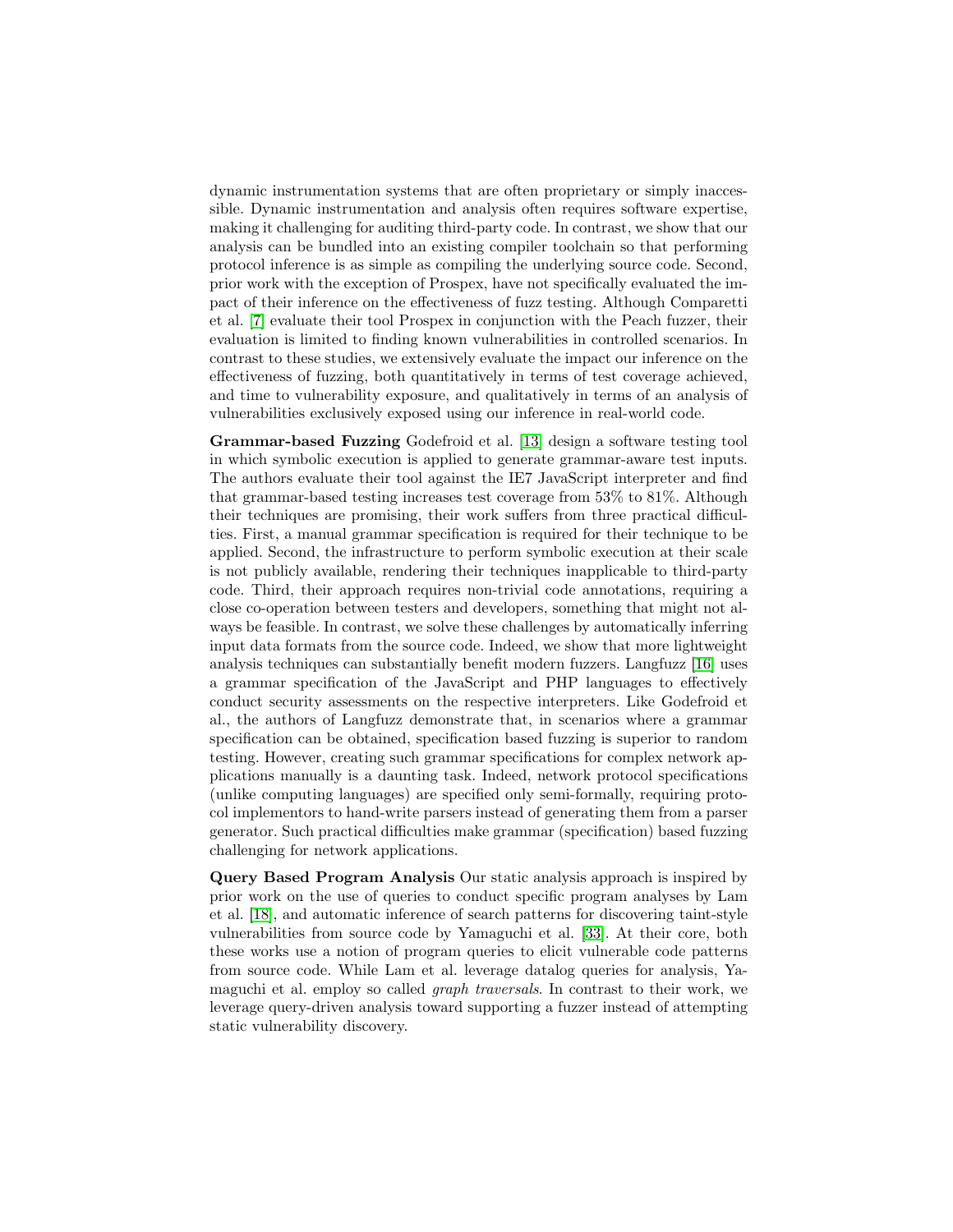# 6 Conclusions and Future Work

In this paper, we demonstrate how static analysis guided fuzzing can improve the effectiveness of modern off-the-shelf fuzzers, especially for networking applications. Code patterns indicate how user input is processed by the program. We leverage this insight for gathering input fragments directly from source code. To this end, we couple a static analyzer to a fuzzer via an existing interface. Using input dictionaries derived from semantic and syntactic program analysis queries, we are able to not only increase the test coverage of applications by 10–15%, but also reduce the time needed to expose vulnerabilities by an order of magnitude in comparison to fuzzers not supplied with an input dictionary. We leverage our research prototype to fuzz two high-profile network applications, namely, nDPI, a deep packet inspection library, and tcpdump, a network packet analyzer. We find 10 zero-day vulnerabilities in tcpdump, and 5 zero-day vulnerabilities in nDPI that were missed by stand-alone fuzzers. These results show that our approach holds promise for making security assessments more effective.

Our work highlights the need for a stronger interaction between program analysis and testing. Although our study describes one way in which program analysis can enhance fuzzing, exploiting their reciprocal nature poses some interesting problems such as directing static analysis on code portions that have not been fuzzed. This is one avenue for future work. A logical follow up of our work will be to infer the protocol state machine in addition to its message format, and leverage the additional insight for conducting stateful fuzzing. Leveraging our inference algorithm toward conducting large-scale analysis of open-source  $C/C++$ parser implementations is another avenue for future work that will shed light on the security dimension of an important software component. Indeed, targeting our analysis at the binary level will help us evaluate its efficacy against closed source applications.

Acknowledgements. We would like to thank Julian Fietkau for helping customize the Peach fuzzer for our experiments. This work was supported by the following awards and grants: Bundesministerium für Bildung und Forschung (BMBF) under Award No. KIS1DSD032 (Project Enzevalos), Leibniz Prize project by the German Research Foundation (DFG) under Award No. FKZ FE 570/4-1, the Helmholtz Research School in Security Technologies scholarship, and the Danish Villum project ReNet. The opinions, views, and conclusions contained herein are those of the author(s) and should not be interpreted as necessarily representing the official policies or endorsements, either expressed or implied, of BMBF, DFG, or, any other funding body involved.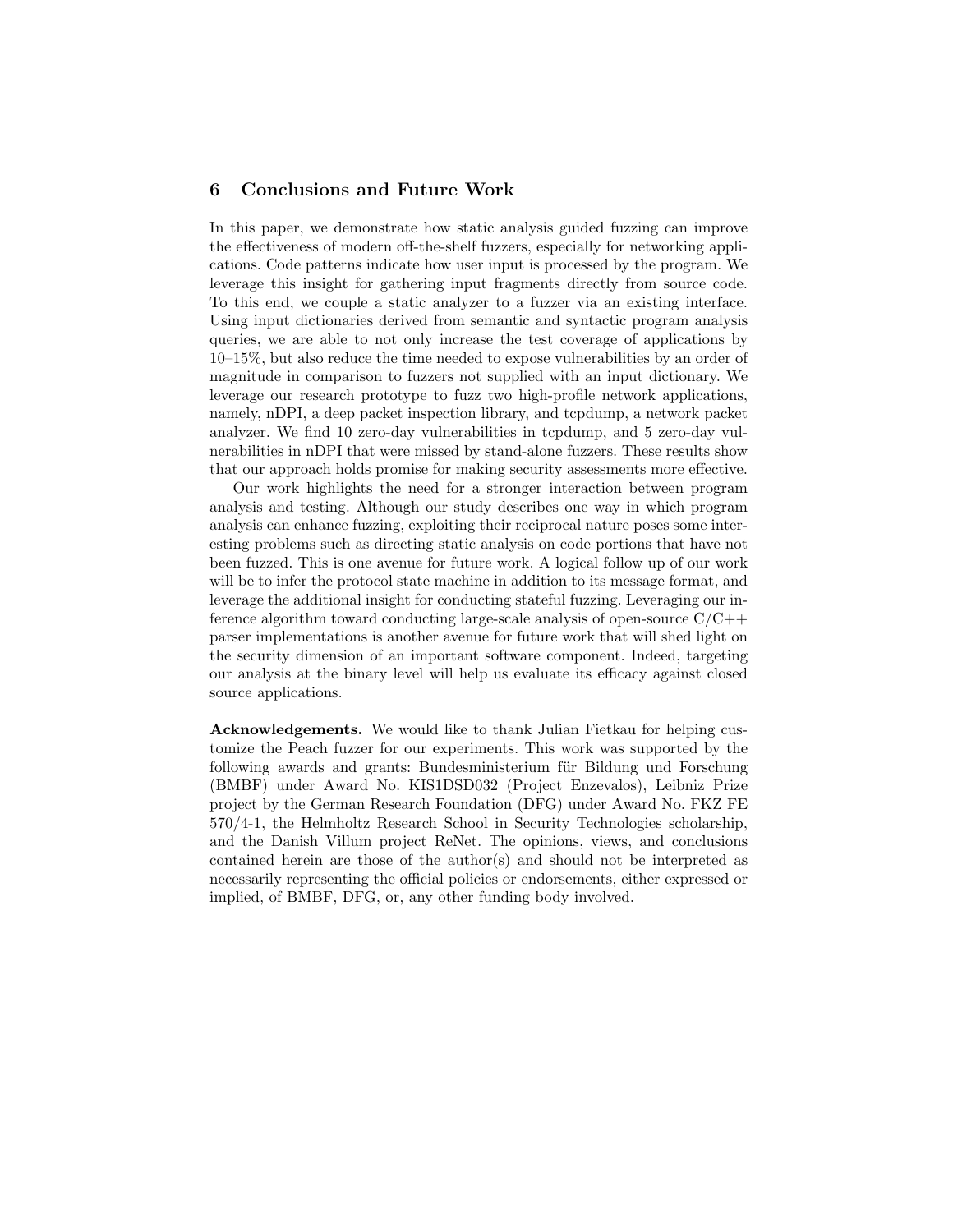# Bibliography

- <span id="page-20-5"></span>[1] Aho, A.V., Sethi, R., Ullman, J.D.: Compilers, Principles, Techniques. Addison wesley Boston (1986)
- <span id="page-20-12"></span>[2] Address Sanitizer. [https://clang](https://clang.llvm.org/docs/AddressSanitizer.html).llvm.org/docs/ [AddressSanitizer](https://clang.llvm.org/docs/AddressSanitizer.html).html, accessed: 03/27/17
- <span id="page-20-10"></span>[3] Böhme, M., Pham, V.T., Roychoudhury, A.: Coverage-based greybox fuzzing as markov chain. In: Proc. ACM Conference on Computer and Communications Security (CCS). pp. 1032–1043. ACM (2016)
- <span id="page-20-15"></span>[4] Caballero, J., Yin, H., Liang, Z., Song, D.: Polyglot: Automatic extraction of protocol message format using dynamic binary analysis. In: Proc. ACM Conference on Computer and Communications Security (CCS). pp. 317–329 (2007)
- <span id="page-20-13"></span>[5] Cert secure coding standards. https://www.[securecoding](https://www.securecoding.cert.org/confluence/display/seccode/SEI+CERT+Coding+Standards).cert.org/ [confluence/display/seccode/SEI+CERT+Coding+Standards](https://www.securecoding.cert.org/confluence/display/seccode/SEI+CERT+Coding+Standards), accessed: 06/01/17
- <span id="page-20-9"></span>[6] Clusterfuzzer: Heap-buffer-overflow in read. [https://bugs](https://bugs.chromium.org/p/chromium/issues/detail?id=609042).chromium.org/  $p/chromium/issues/detal?id=609042$ , accessed:  $03/23/17$
- <span id="page-20-2"></span>[7] Comparetti, P.M., Wondracek, G., Kruegel, C., Kirda, E.: Prospex: Protocol specification extraction. In: Proc. IEEE Security & Privacy. pp. 110–125 (2009)
- <span id="page-20-14"></span>[8] Cui, W., Kannan, J., Wang, H.J.: Discoverer: Automatic protocol reverse engineering from network traces. In: Proc. Usenix Security Symp. vol. 158 (2007)
- <span id="page-20-16"></span>[9] Cui, W., Peinado, M., Chen, K., Wang, H.J., Irun-Briz, L.: Tupni: Automatic reverse engineering of input formats. In: Proc. ACM Conference on Computer and Communications Security (CCS). pp. 391–402 (2008)
- <span id="page-20-4"></span>[10] Engler, D., Chelf, B., Chou, A., Hallem, S.: Checking system rules using system-specific, programmer-written compiler extensions. In: Proc. OSDI (2000)
- <span id="page-20-11"></span>[11] Foote, J.: The exploitable GDB plugin. [https://github](https://github.com/jfoote/exploitable).com/jfoote/ [exploitable](https://github.com/jfoote/exploitable)  $(2015)$ , accessed:  $03/23/17$
- <span id="page-20-8"></span>[12] Gallagher, K.B., Lyle, J.R.: Using program slicing in software maintenance. IEEE Transactions on Software Engineering 17(8), 751–761 (1991)
- <span id="page-20-0"></span>[13] Godefroid, P., Kiezun, A., Levin, M.Y.: Grammar-based whitebox fuzzing. In: ACM SIGPLAN Notices. vol. 43, pp. 206–215 (2008)
- <span id="page-20-6"></span>[14] Godefroid, P., Levin, M.Y., Molnar, D.: Sage: whitebox fuzzing for security testing. ACM Queue 10(1), 20 (2012)
- <span id="page-20-3"></span>[15] Google Inc.: Fuzzer test suite. https://github.[com/google/fuzzer](https://github.com/google/fuzzer-test-suite)[test-suite](https://github.com/google/fuzzer-test-suite), accessed: 03/23/17
- <span id="page-20-1"></span>[16] Holler, C., Herzig, K., Zeller, A.: Fuzzing with code fragments. In: Proc. Usenix Security Symp. pp. 445–458 (2012)
- <span id="page-20-7"></span>[17] Hopcroft, J.E., Motwani, R., Ullman, J.D.: Introduction to Automata Theory, Languages, and Computation (3rd Edition) (2006)